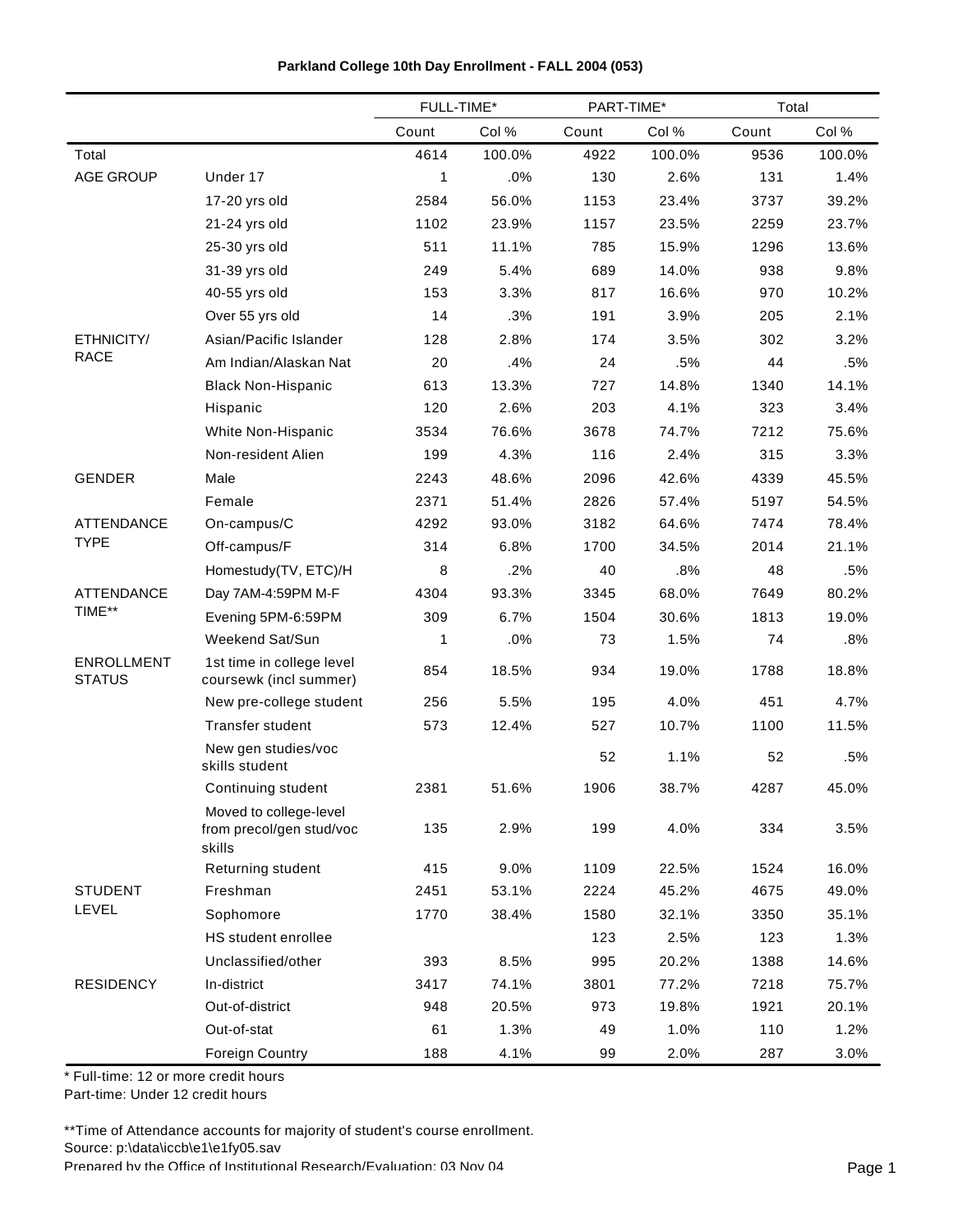|                                |                                                              | FULL-TIME*     |        | PART-TIME* |        | Total |        |
|--------------------------------|--------------------------------------------------------------|----------------|--------|------------|--------|-------|--------|
|                                |                                                              | Count          | Col %  | Count      | Col %  | Count | Col %  |
| <b>STUDENT</b>                 | Prepare for transfer                                         | 669            | 14.5%  | 655        | 13.3%  | 1324  | 13.9%  |
| <b>INTENT</b>                  | Improve skills for<br>present job                            | 23             | .5%    | 191        | 3.9%   | 214   | 2.2%   |
|                                | Prepare for job<br>immediately after com<br>college          | 347            | 7.5%   | 654        | 13.3%  | 1001  | 10.5%  |
|                                | Prepare for<br>GED/improve basic ac                          | 13             | .3%    | 29         | .6%    | 42    | .4%    |
|                                | Personal interest - not<br>career oriented                   | 48             | 1.0%   | 181        | 3.7%   | 229   | 2.4%   |
|                                | Other or unknown                                             | 3514           | 76.2%  | 3212       | 65.3%  | 6726  | 70.5%  |
| ENROLLMENT<br><b>OBJECTIVE</b> | Complete one or several<br>courses                           | 510            | 11.1%  | 2668       | 54.2%  | 3178  | 33.3%  |
|                                | Complete a Certificate                                       | 122            | 2.6%   | 179        | 3.6%   | 301   | 3.2%   |
|                                | Complete Assoc degree                                        | 3982           | 86.3%  | 2075       | 42.2%  | 6057  | 63.5%  |
| <b>TRANSFER</b>                | NOT planning transfer                                        | 3832           | 83.1%  | 4077       | 82.8%  | 7909  | 82.9%  |
| <b>PLANS</b>                   | YES, planning transfer                                       | 782            | 16.9%  | 845        | 17.2%  | 1627  | 17.1%  |
| <b>JTPA</b>                    | All other                                                    | 4614           | 100.0% | 4922       | 100.0% | 9536  | 100.0% |
| <b>HIGHEST DEG</b>             | Assoc Deg/A                                                  | 48             | 1.0%   | 174        | 3.5%   | 222   | 2.3%   |
| EARNED                         | Bachelor Deg/B                                               | 58             | 1.3%   | 303        | 6.2%   | 361   | 3.8%   |
|                                | Certificate/C                                                | 48             | 1.0%   | 96         | 2.0%   | 144   | 1.5%   |
|                                | Doctoral/D                                                   |                |        | 27         | .5%    | 27    | .3%    |
|                                | GED/G                                                        | 141            | 3.1%   | 176        | 3.6%   | 317   | 3.3%   |
|                                | High School Dip/H                                            | 3280           | 71.1%  | 2328       | 47.3%  | 5608  | 58.8%  |
|                                | Master Deg/M                                                 | 10             | .2%    | 113        | 2.3%   | 123   | 1.3%   |
|                                | None/N                                                       | 483            | 10.5%  | 417        | 8.5%   | 900   | 9.4%   |
|                                | Other/O                                                      | 80             | 1.7%   | 99         | 2.0%   | 179   | 1.9%   |
|                                | First Prof (Dental,<br>Law,etc)/P                            | $\overline{2}$ | .0%    | 10         | .2%    | 12    | .1%    |
|                                | Passed one college-level<br>course but did not<br>graduate/S | 248            | 5.4%   | 173        | 3.5%   | 421   | 4.4%   |
|                                | Unknown/U                                                    | 216            | 4.7%   | 1006       | 20.4%  | 1222  | 12.8%  |
| Total                          |                                                              | 4614           | 100.0% | 4922       | 100.0% | 9536  | 100.0% |

\* Full-time: 12 or more credit hours

Part-time: Under 12 credit hours

\*\*Time of Attendance accounts for majority of student's course enrollment.

Source: p:\data\iccb\e1\e1fy05.sav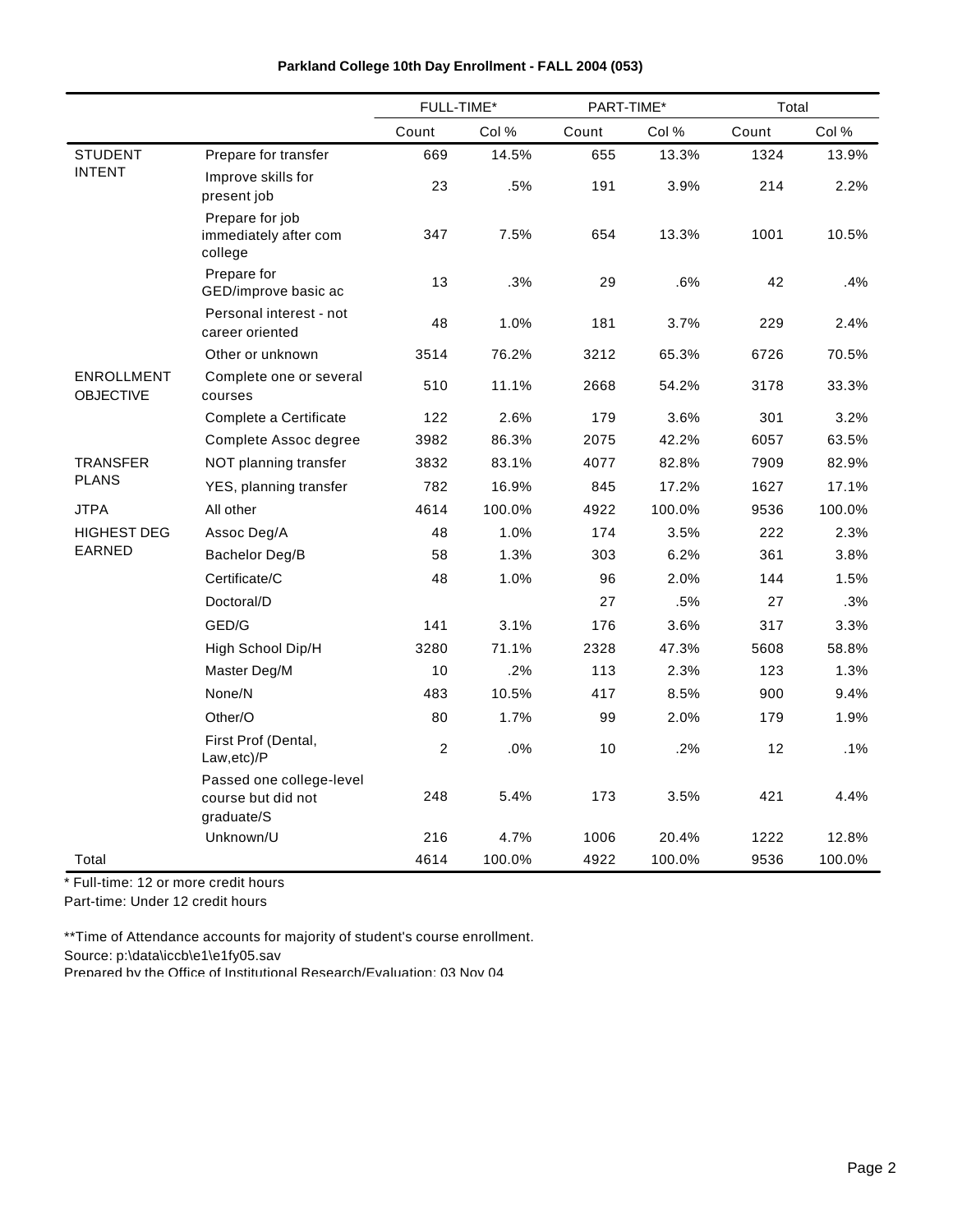| Parkland College 10th Day Enrollment - FALL 2004 (053) |  |  |  |  |  |
|--------------------------------------------------------|--|--|--|--|--|
|--------------------------------------------------------|--|--|--|--|--|

|                                 |                           | <b>FULL-TIME*</b> |        | PART-TIME* |        | Total |        |
|---------------------------------|---------------------------|-------------------|--------|------------|--------|-------|--------|
|                                 |                           | Count             | Col %  | Count      | Col %  | Count | Col %  |
| Total                           |                           | 4614              | 100.0% | 4922       | 100.0% | 9536  | 100.0% |
| <b>ATHLETIC</b>                 | No Financial Assistance   | 4536              | 98.3%  | 4916       | 99.9%  | 9452  | 99.1%  |
| AID.                            | Scholarship Athlete       | 78                | 1.7%   | 6          | .1%    | 84    | $.9\%$ |
| <b>SPORT</b>                    | Not a Scholarship Athlete | 4536              | 98.3%  | 4916       | 99.9%  | 9452  | 99.1%  |
| <b>W/ATHLETIC</b><br><b>AID</b> | Basketball                | 10                | .2%    |            |        | 10    | $.1\%$ |
|                                 | Baseball (not soft)       | 16                | .3%    |            |        | 16    | .2%    |
|                                 | Track & X-C               |                   |        | 3          | $.1\%$ | 3     | .0%    |
|                                 | All other sports          | 52                | 1.1%   | 3          | $.1\%$ | 55    | .6%    |
| Total                           |                           | 4614              | 100.0% | 4922       | 100.0% | 9536  | 100.0% |

Part-time: Under 12 credit hours

\*\*Time of Attendance accounts for majority of student's course enrollment. Source: p:\data\iccb\e1\e1fy05.sav

Prepared by the Office of Institutional Research/Evaluation; 03 Nov 04

|  | Parkland College 10th Day Enrollment - FALL 2004 (053) |  |
|--|--------------------------------------------------------|--|
|  |                                                        |  |

|               |               | FULL-TIME*              |        | PART-TIME*     |        | Total          |        |
|---------------|---------------|-------------------------|--------|----------------|--------|----------------|--------|
|               |               | Count                   | Col %  | Count          | Col %  | Count          | Col %  |
| Total         |               | 4614                    | 100.0% | 4922           | 100.0% | 9536           | 100.0% |
|               | Adams         | $\overline{\mathbf{4}}$ | .1%    | 3              | .1%    | 7              | .1%    |
| <b>COUNTY</b> | Alexander     | 1                       | .0%    |                |        | 1              | .0%    |
|               | Boone         |                         | .0%    | 1              | .0%    | $\overline{2}$ | .0%    |
|               | <b>Brown</b>  | 1                       | .0%    | 1              | .0%    | $\overline{2}$ | .0%    |
|               | <b>Bureau</b> | 5                       | .1%    | $\overline{c}$ | .0%    | 7              | .1%    |
|               | Calhoun       |                         |        | 3              | .1%    | 3              | .0%    |
|               | Carroll       | $\overline{2}$          | .0%    | 1              | .0%    | 3              | .0%    |
|               | Cass          |                         |        | 1              | .0%    | 1              | .0%    |
|               | Champaign     | 2587                    | 56.1%  | 3126           | 63.5%  | 5713           | 59.9%  |
|               | Christian     | 3                       | .1%    | 4              | .1%    | 7              | .1%    |
|               | Clark         | $\sqrt{5}$              | .1%    | 3              | .1%    | 8              | .1%    |
|               | Clay          |                         |        | $\overline{2}$ | .0%    | $\overline{2}$ | .0%    |
|               | Clinton       | 1                       | .0%    |                |        | 1              | .0%    |
|               | Coles         | 16                      | .3%    | 24             | .5%    | 40             | .4%    |

\* Full-time: 12 or more credit hours

Part-time: Under 12 credit hours

\*\*Time of Attendance accounts for majority of student's course enrollment. Source: p:\data\iccb\e1\e1fy05.sav Prepared by the Office of Institutional Research/Evaluation; 03 Nov 04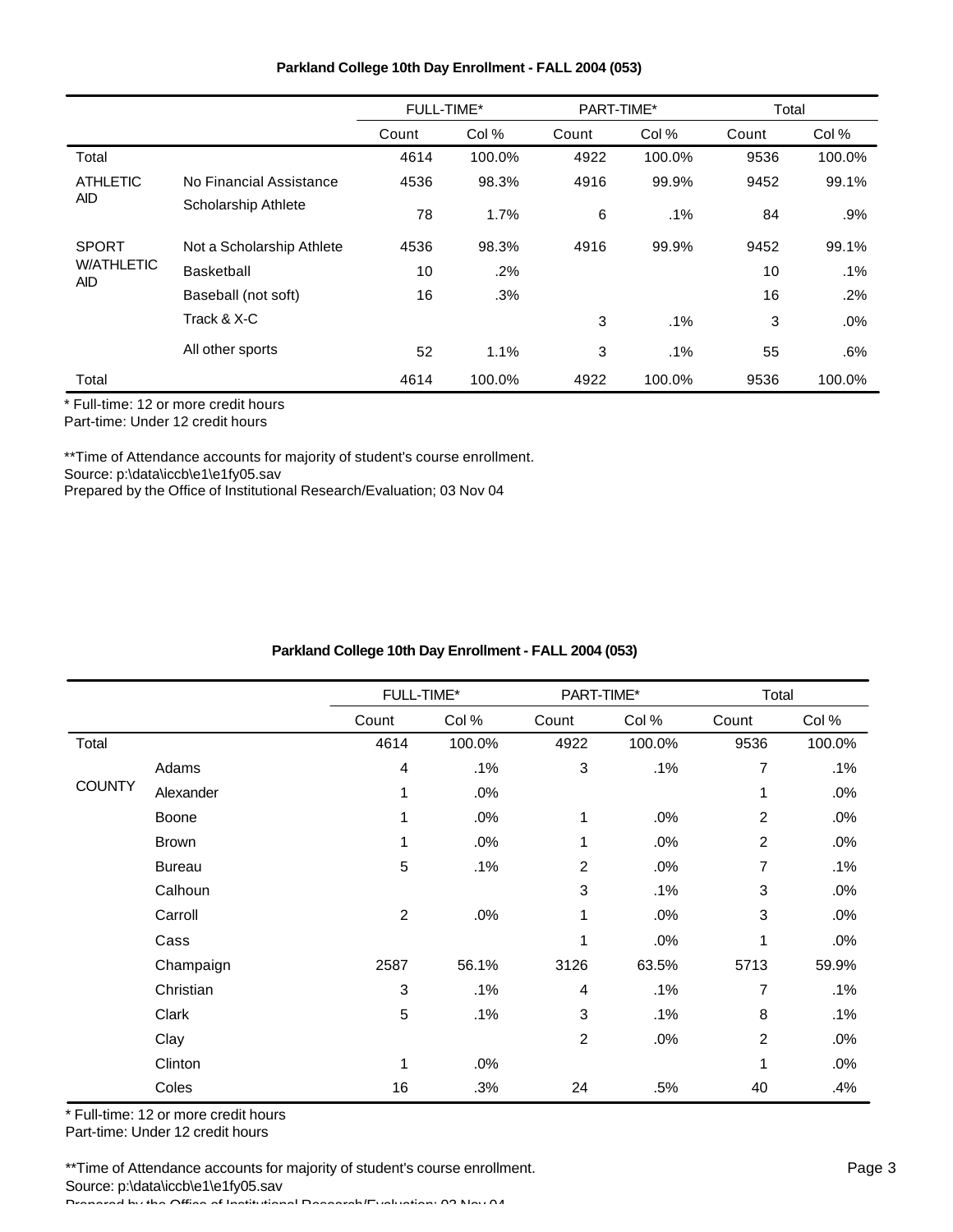|               |            | FULL-TIME*                |        | PART-TIME*              |        | Total                     |        |  |
|---------------|------------|---------------------------|--------|-------------------------|--------|---------------------------|--------|--|
|               |            | Count                     | Col %  | Count                   | Col %  | Count                     | Col %  |  |
|               | Cook       | 263                       | 5.7%   | 425                     | 8.6%   | 688                       | 7.2%   |  |
| <b>COUNTY</b> | Crawford   | $\overline{7}$            | .2%    | $\overline{7}$          | .1%    | 14                        | .1%    |  |
|               | Cumberland | $\ensuremath{\mathsf{3}}$ | .1%    | $\boldsymbol{2}$        | .0%    | 5                         | .1%    |  |
|               | De Kalb    | $\,6$                     | .1%    | 4                       | .1%    | 10                        | .1%    |  |
|               | De Witt    | 50                        | 1.1%   | 40                      | .8%    | 90                        | .9%    |  |
|               | Douglas    | 189                       | 4.1%   | 146                     | 3.0%   | 335                       | 3.5%   |  |
|               | Du Page    | 34                        | $.7\%$ | 42                      | .9%    | 76                        | .8%    |  |
|               | Edgar      | 28                        | .6%    | $\boldsymbol{9}$        | .2%    | 37                        | .4%    |  |
|               | Edwards    | $\sqrt{5}$                | .1%    | 1                       | .0%    | $\,6$                     | .1%    |  |
|               | Effingham  | 19                        | .4%    | 20                      | .4%    | 39                        | .4%    |  |
|               | Fayette    | 3                         | .1%    | $\boldsymbol{2}$        | .0%    | $\sqrt{5}$                | .1%    |  |
|               | Ford       | 181                       | 3.9%   | 147                     | 3.0%   | 328                       | 3.4%   |  |
|               | Franklin   | $\overline{2}$            | .0%    | $\mathbf{1}$            | .0%    | $\sqrt{3}$                | .0%    |  |
|               | Fulton     | $\overline{2}$            | $.0\%$ | $\boldsymbol{2}$        | .0%    | $\overline{4}$            | $.0\%$ |  |
|               | Gallatin   |                           |        | $\mathbf{1}$            | .0%    | 1                         | .0%    |  |
|               | Greene     | $\mathbf{1}$              | $.0\%$ | $\boldsymbol{2}$        | .0%    | $\ensuremath{\mathsf{3}}$ | .0%    |  |
|               | Grundy     | $\overline{2}$            | .0%    | $\mathbf{1}$            | .0%    | $\ensuremath{\mathsf{3}}$ | .0%    |  |
|               | Hancock    | $\overline{2}$            | .0%    | 1                       | .0%    | $\mathbf{3}$              | .0%    |  |
|               | Henderson  | 1                         | $.0\%$ |                         |        | 1                         | $.0\%$ |  |
|               | Henry      | 8                         | .2%    | $\overline{\mathbf{4}}$ | .1%    | 12                        | .1%    |  |
|               | Iroquois   | 100                       | 2.2%   | $70\,$                  | 1.4%   | 170                       | 1.8%   |  |
|               | Jackson    | 4                         | .1%    | $\overline{c}$          | .0%    | $\,6$                     | .1%    |  |
|               | Jasper     |                           |        | 3                       | .1%    | $\ensuremath{\mathsf{3}}$ | $.0\%$ |  |
|               | Jefferson  | 1                         | $.0\%$ | $\mathbf{1}$            | .0%    | $\boldsymbol{2}$          | .0%    |  |
|               | Jersey     | 3                         | .1%    | $\mathbf{1}$            | .0%    | $\overline{\mathbf{4}}$   | .0%    |  |
|               | Jo Daviess |                           |        | 1                       | .0%    | 1                         | .0%    |  |
|               | Kane       | 16                        | .3%    | 17                      | .3%    | 33                        | .3%    |  |
|               | Kankakee   | 20                        | .4%    | 15                      | .3%    | 35                        | .4%    |  |
|               | Kendall    | $\overline{2}$            | $.0\%$ | $\mathbf{1}$            | .0%    | $\ensuremath{\mathsf{3}}$ | $.0\%$ |  |
|               | Knox       | 5                         | .1%    | $\,8\,$                 | .2%    | 13                        | .1%    |  |
|               | Lake       | 39                        | .8%    | 31                      | .6%    | 70                        | .7%    |  |
|               | La Salle   | 14                        | .3%    | 11                      | .2%    | 25                        | .3%    |  |
|               | Lawrence   | $\overline{2}$            | .0%    | $\mathbf{1}$            | $.0\%$ | $\ensuremath{\mathsf{3}}$ | .0%    |  |
|               | Lee        | $\boldsymbol{2}$          | .0%    | $\mathbf{1}$            | .0%    | 3                         | .0%    |  |
|               | Livingston | 59                        | 1.3%   | 33                      | .7%    | 92                        | 1.0%   |  |
|               | Logan      | $\boldsymbol{9}$          | .2%    | $\,6\,$                 | .1%    | 15                        | .2%    |  |
|               | McDonough  |                           |        | $\mathbf 5$             | .1%    | $\mathbf 5$               | .1%    |  |
|               | McHenry    | $\boldsymbol{9}$          | .2%    | 11                      | .2%    | 20                        | .2%    |  |
|               | McLean     | 125                       | 2.7%   | 85                      | 1.7%   | 210                       | 2.2%   |  |

**Parkland College 10th Day Enrollment - FALL 2004 (053)**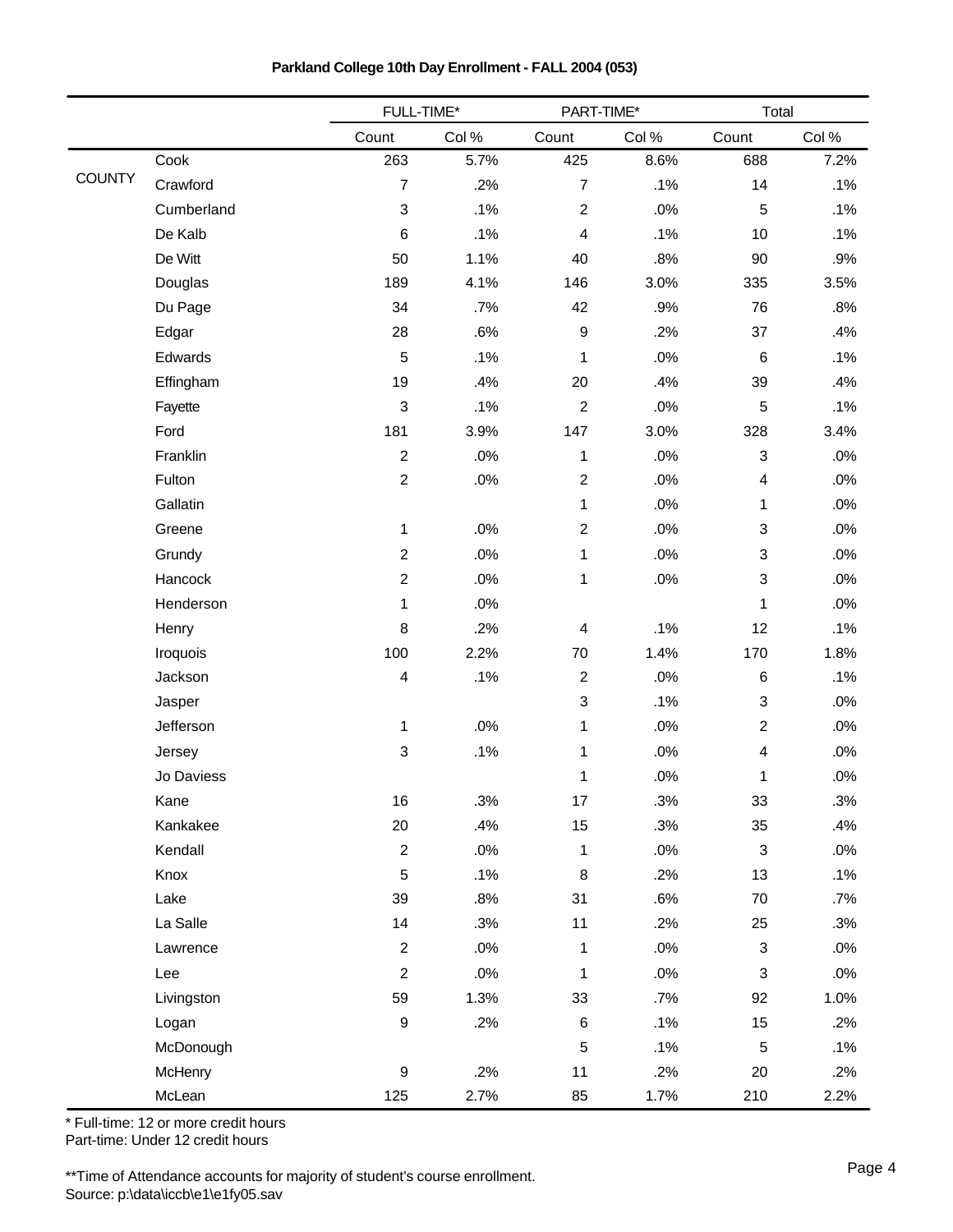|               |             | FULL-TIME*              |        | PART-TIME*                |      | Total                     |        |
|---------------|-------------|-------------------------|--------|---------------------------|------|---------------------------|--------|
|               |             | Count                   | Col%   | Count                     | Col% | Count                     | Col %  |
|               | Macon       | 29                      | .6%    | 24                        | .5%  | 53                        | .6%    |
| <b>COUNTY</b> | Macoupin    | $\mathsf 3$             | .1%    | $\mathbf 1$               | .0%  | $\overline{\mathbf{4}}$   | .0%    |
|               | Madison     | 11                      | .2%    | $\boldsymbol{9}$          | .2%  | 20                        | .2%    |
|               | Marion      | 5                       | .1%    | $\ensuremath{\mathsf{3}}$ | .1%  | $\bf 8$                   | .1%    |
|               | Mason       | 5                       | .1%    | $\overline{c}$            | .0%  | $\overline{7}$            | .1%    |
|               | Menard      | $\overline{2}$          | .0%    | $\mathbf{1}$              | .0%  | $\ensuremath{\mathsf{3}}$ | .0%    |
|               | Mercer      | $\overline{c}$          | $.0\%$ |                           |      | $\sqrt{2}$                | .0%    |
|               | Monroe      |                         |        | $\overline{2}$            | .0%  | $\sqrt{2}$                | .0%    |
|               | Montgomery  |                         |        | 5                         | .1%  | 5                         | .1%    |
|               | Morgan      | $\overline{7}$          | .2%    | $\,6\,$                   | .1%  | 13                        | .1%    |
|               | Moultrie    | $\overline{7}$          | .2%    | $\ensuremath{\mathsf{3}}$ | .1%  | 10                        | .1%    |
|               | Ogle        | $\,6$                   | .1%    | 1                         | .0%  | $\overline{7}$            | .1%    |
|               | Peoria      | $\overline{7}$          | .2%    | 13                        | .3%  | 20                        | .2%    |
|               | Piatt       | 238                     | 5.2%   | 174                       | 3.5% | 412                       | 4.3%   |
|               | Pike        |                         |        | $\ensuremath{\mathsf{3}}$ | .1%  | $\sqrt{3}$                | .0%    |
|               | Pulaski     | $\mathbf{1}$            | $.0\%$ |                           |      | $\mathbf{1}$              | .0%    |
|               | Putnam      | 1                       | $.0\%$ |                           |      | 1                         | $.0\%$ |
|               | Randolph    |                         |        | $\overline{\mathbf{4}}$   | .1%  | 4                         | .0%    |
|               | Richland    | $\mathbf{1}$            | $.0\%$ | $\ensuremath{\mathsf{3}}$ | .1%  | $\overline{\mathbf{4}}$   | .0%    |
|               | Rock Island | 12                      | .3%    | 5                         | .1%  | 17                        | .2%    |
|               | St. Clair   | 11                      | .2%    | 16                        | .3%  | 27                        | .3%    |
|               | Saline      | 1                       | .0%    | $\boldsymbol{2}$          | .0%  | $\ensuremath{\mathsf{3}}$ | .0%    |
|               | Sangamon    | 26                      | .6%    | 30                        | .6%  | 56                        | .6%    |
|               | Schuyler    |                         |        | 1                         | .0%  | $\mathbf 1$               | .0%    |
|               | Scott       |                         |        | 1                         | .0%  | 1                         | $.0\%$ |
|               | Shelby      | 3                       | .1%    | 5                         | .1%  | 8                         | .1%    |
|               | Stark       | 1                       | .0%    | 1                         | .0%  | $\overline{\mathbf{c}}$   | $.0\%$ |
|               | Stephenson  | $\overline{\mathbf{c}}$ | .0%    | $\boldsymbol{2}$          | .0%  | $\overline{\mathbf{4}}$   | $.0\%$ |
|               | Tazewell    | $10$                    | .2%    | $\boldsymbol{7}$          | .1%  | 17                        | .2%    |
|               | Vermilion   | 69                      | 1.5%   | 76                        | 1.5% | 145                       | 1.5%   |
|               | Wabash      | $\overline{2}$          | .0%    | $\mathbf{1}$              | .0%  | $\ensuremath{\mathsf{3}}$ | .0%    |
|               | Warren      | 6                       | .1%    | $\overline{c}$            | .0%  | 8                         | .1%    |
|               | Washington  |                         |        | $\overline{2}$            | .0%  | $\overline{2}$            | .0%    |
|               | Wayne       | 4                       | .1%    | $\overline{c}$            | .0%  | $\,6$                     | .1%    |
|               | White       | $\overline{c}$          | $.0\%$ | $\overline{c}$            | .0%  | $\overline{\mathbf{4}}$   | .0%    |
|               | Whiteside   | 5                       | .1%    | $\overline{2}$            | .0%  | $\overline{7}$            | .1%    |
|               | Will        | 30                      | .7%    | 23                        | .5%  | 53                        | .6%    |
|               | Williamson  | 1                       | $.0\%$ |                           |      | $\mathbf{1}$              | .0%    |
|               | Winnebago   | 12                      | .3%    | 6                         | .1%  | 18                        | .2%    |

**Parkland College 10th Day Enrollment - FALL 2004 (053)**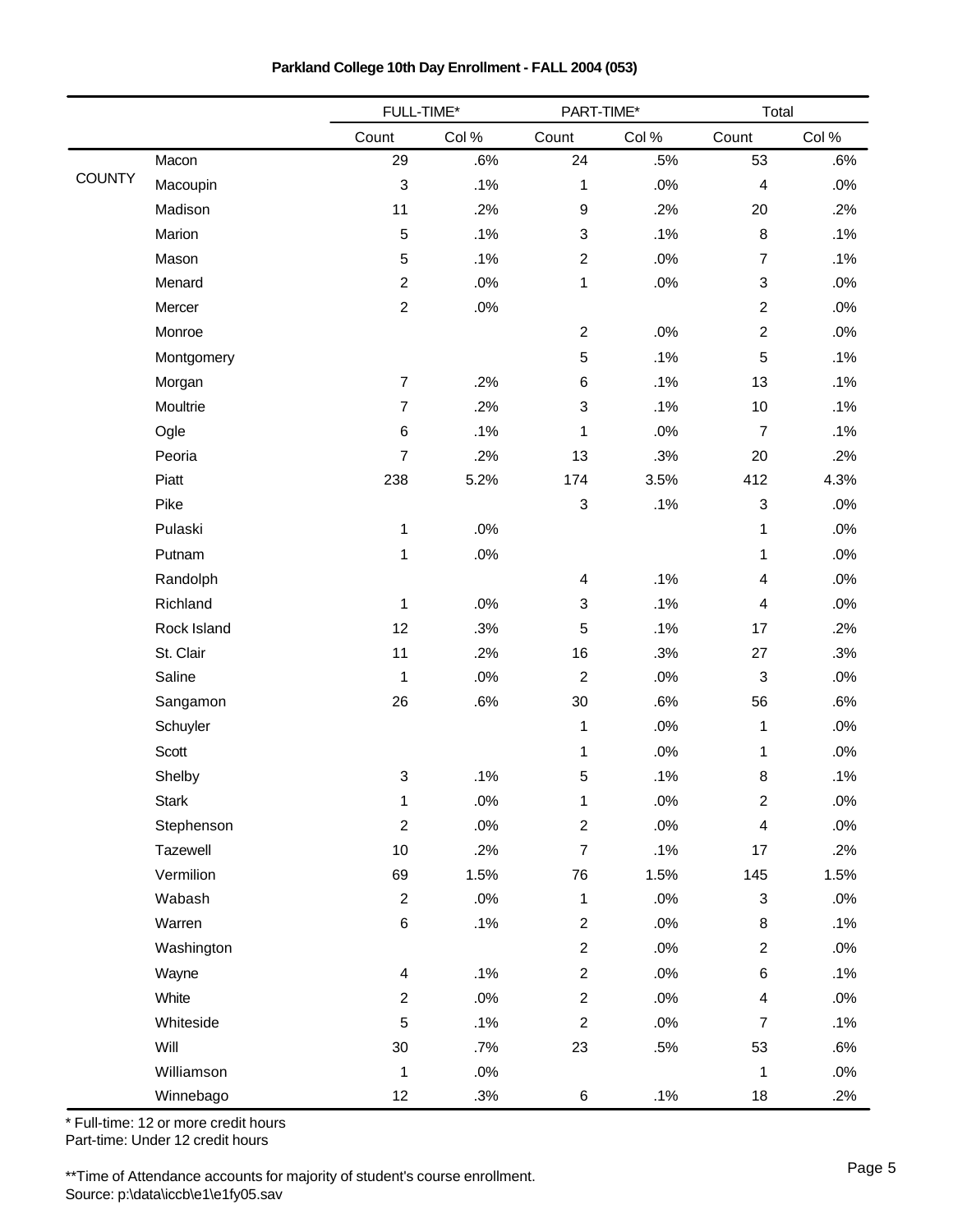|               |                         | FULL-TIME* |        | PART-TIME* |        | Total |        |
|---------------|-------------------------|------------|--------|------------|--------|-------|--------|
|               |                         | Count      | Col %  | Count      | Col %  | Count | Col %  |
|               | Woodford                |            | .0%    |            | $.1\%$ | 4     | $.0\%$ |
| <b>COUNTY</b> | Correct/OOState/Foreign | 249        | 5.4%   | 148        | 3.0%   | 397   | 4.2%   |
| Total         |                         | 4614       | 100.0% | 4922       | 100.0% | 9536  | 100.0% |

\* Full-time: 12 or more credit hours

Part-time: Under 12 credit hours

\*\*Time of Attendance accounts for majority of student's course enrollment.

Source: p:\data\iccb\e1\e1fy05.sav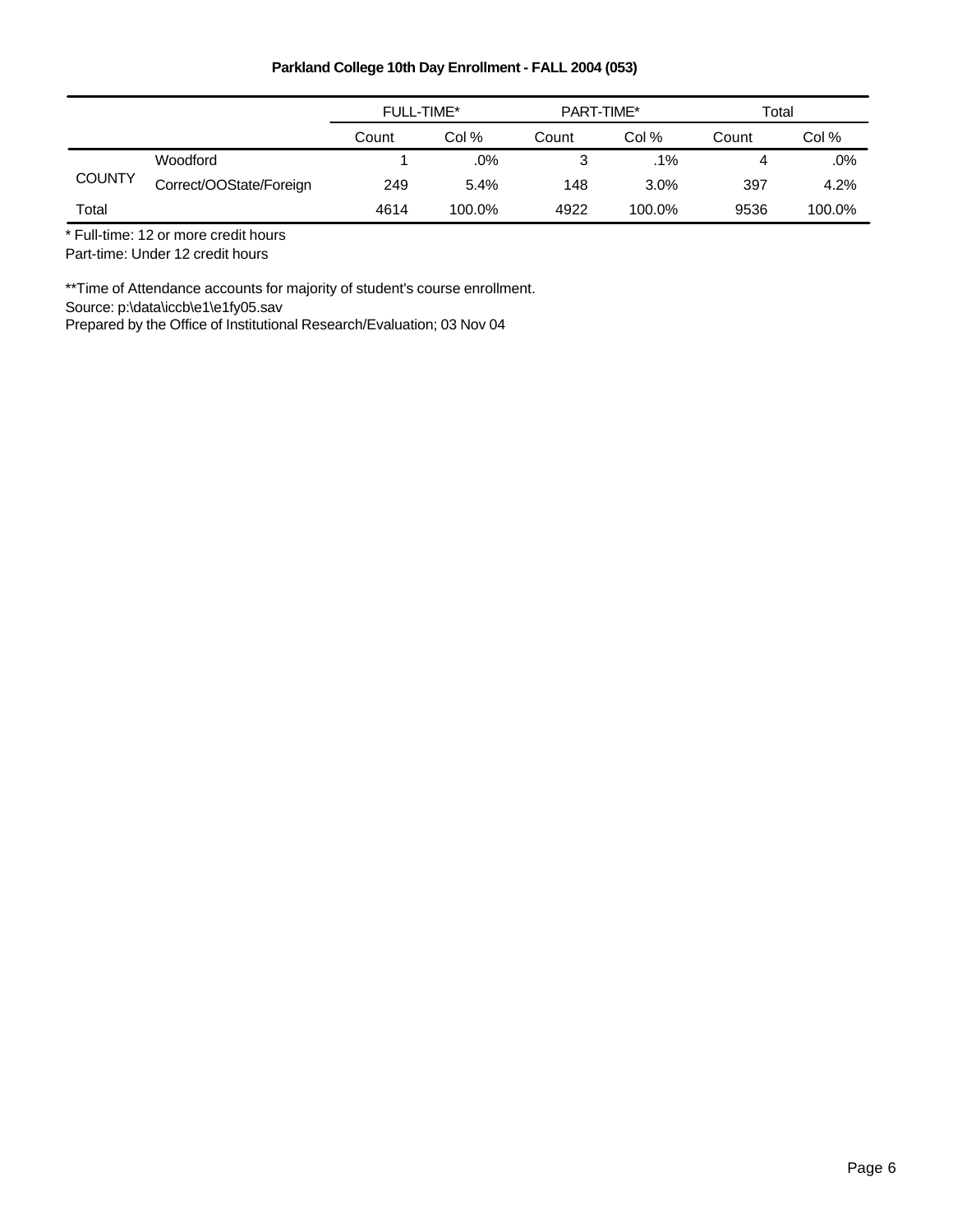|  |  |  | Parkland College 10th Day Enrollment - FALL 2004 (053) |  |  |  |
|--|--|--|--------------------------------------------------------|--|--|--|
|--|--|--|--------------------------------------------------------|--|--|--|

|                 |                              | FULL-TIME*                |        | PART-TIME*       |        | Total |        |
|-----------------|------------------------------|---------------------------|--------|------------------|--------|-------|--------|
|                 |                              | Count                     | Col %  | Count            | Col %  | Count | Col %  |
| Total           |                              | 948                       | 100.0% | 973              | 100.0% | 1921  | 100.0% |
| OUT-OF-         | Kaskaskia Coll               | 6                         | .6%    | 6                | .6%    | 12    | .6%    |
| <b>DISTRICT</b> | Coll of DuPage               | 34                        | 3.6%   | 46               | 4.7%   | 80    | 4.2%   |
|                 | <b>Black Hawk Coll</b>       | 17                        | 1.8%   | $\overline{7}$   | .7%    | 24    | 1.2%   |
|                 | <b>Triton Coll</b>           | 23                        | 2.4%   | 21               | 2.2%   | 44    | 2.3%   |
|                 | Sauk Valley Comm Coll        | 12                        | 1.3%   | 3                | .3%    | 15    | .8%    |
|                 | Danville Area Comm           | 77                        | 8.1%   | 75               | 7.7%   | 152   | 7.9%   |
|                 | City Coll of Chicago         | 130                       | 13.7%  | 267              | 27.4%  | 397   | 20.7%  |
|                 | Elgin Comm College           | 11                        | 1.2%   | 21               | 2.2%   | 32    | 1.7%   |
|                 | S Surburban Coll             | 24                        | 2.5%   | 12               | 1.2%   | 36    | 1.9%   |
|                 | Rock Valley Coll             | 13                        | 1.4%   | 9                | .9%    | 22    | 1.1%   |
|                 | William Rainey Harper<br>Col | 17                        | 1.8%   | 19               | 2.0%   | 36    | 1.9%   |
|                 | Il Valley Comm Coll          | 17                        | 1.8%   | 12               | 1.2%   | 29    | 1.5%   |
|                 | Il Central Coll              | 20                        | 2.1%   | 22               | 2.3%   | 42    | 2.2%   |
|                 | Prairie State Coll           | 25                        | 2.6%   | 17               | 1.7%   | 42    | 2.2%   |
|                 | Waubonsee Comm Coll          | 13                        | 1.4%   | 9                | .9%    | 22    | 1.1%   |
|                 | Lake Land Coll               | 66                        | 7.0%   | 61               | 6.3%   | 127   | 6.6%   |
|                 | Carl Sandburg Coll           | 23                        | 2.4%   | 39               | 4.0%   | 62    | 3.2%   |
|                 | <b>Highland Coomm Coll</b>   | $\overline{7}$            | .7%    | 3                | .3%    | 10    | .5%    |
|                 | Kankakee Comm Coll           | 55                        | 5.8%   | 33               | 3.4%   | 88    | 4.6%   |
|                 | Rend Lake Coll               | 3                         | .3%    | 3                | .3%    | 6     | .3%    |
|                 | <b>Belleville Area Coll</b>  | 13                        | 1.4%   | 17               | 1.7%   | 30    | 1.6%   |
|                 | Kishwaukee Coll              | 5                         | .5%    | 3                | .3%    | 8     | .4%    |
|                 | Moraine Valley Comm<br>Coll  | 14                        | 1.5%   | 14               | 1.4%   | 28    | 1.5%   |
|                 | Joliet Junior Coll           | 26                        | 2.7%   | 20               | 2.1%   | 46    | 2.4%   |
|                 | Lincoln Land Comm            | 36                        | 3.8%   | 49               | 5.0%   | 85    | 4.4%   |
|                 | <b>Morton College</b>        | 3                         | .3%    | 12               | 1.2%   | 15    | .8%    |
|                 | <b>McHenry County Coll</b>   | 8                         | .8%    | $\,$ 5 $\,$      | .5%    | 13    | $.7\%$ |
|                 | Il Eastern Comm Coll         | 12                        | 1.3%   | 17               | 1.7%   | 29    | 1.5%   |
|                 | John A Logan Coll            | 4                         | .4%    | $\boldsymbol{2}$ | .2%    | 6     | .3%    |
|                 | Shawnee Comm Coll            | 1                         | .1%    | $\overline{c}$   | .2%    | 3     | .2%    |
|                 | Coll of Lake County          | 36                        | 3.8%   | 29               | 3.0%   | 65    | 3.4%   |
|                 | Southeastern II Coll         | 3                         | .3%    | 3                | .3%    | 6     | .3%    |
|                 | Spoon River Coll             | 5                         | .5%    | 4                | .4%    | 9     | .5%    |
|                 | Oakton College               | 22                        | 2.3%   | 19               | 2.0%   | 41    | 2.1%   |
|                 | Lewis & Clark Comm           | 11                        | 1.2%   | 11               | 1.1%   | 22    | 1.1%   |
|                 | <b>Richland Comm Coll</b>    | 42                        | 4.4%   | 26               | 2.7%   | 68    | 3.5%   |
|                 | John Wood Comm Coll          | 7                         | .7%    | $\boldsymbol{7}$ | .7%    | 14    | .7%    |
|                 | <b>Heartland Comm Coll</b>   | 102                       | 10.8%  | 44               | 4.5%   | 146   | 7.6%   |
|                 | State Comm Coll              | $\ensuremath{\mathsf{3}}$ | .3%    | $\sqrt{3}$       | .3%    | 6     | .3%    |

Part-time: Under 12 credit hours

\*\*Time of Attendance accounts for majority of student's course enrollment. Source: p:\data\iccb\e1\e1fy05.sav Prepared by the Office of Institutional Research/Evaluation: 03 Nov 04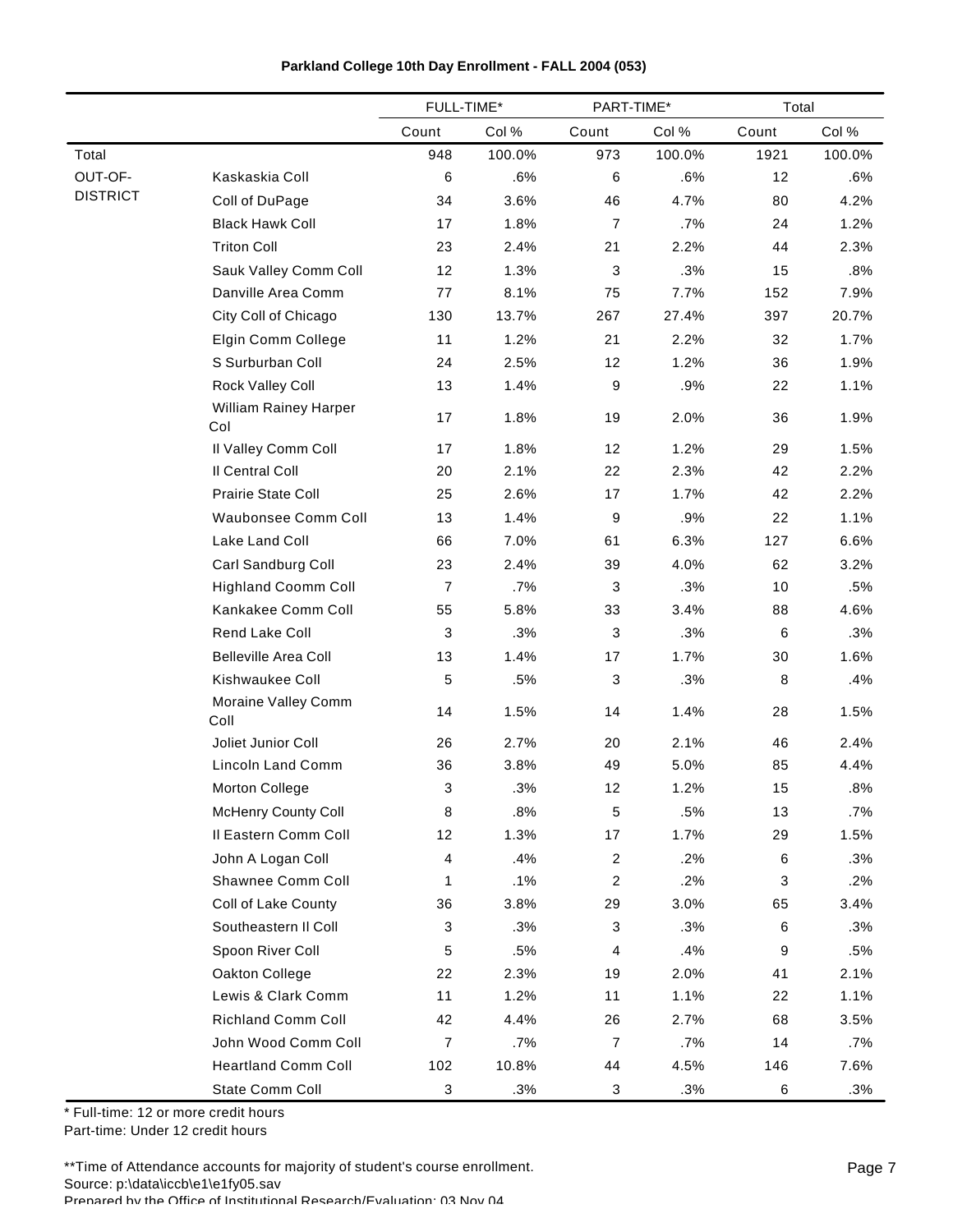|                                     |                              | FULL-TIME* |        | PART-TIME* |        | Total |        |
|-------------------------------------|------------------------------|------------|--------|------------|--------|-------|--------|
|                                     |                              | Count      | Col %  | Count      | Col %  | Count | Col %  |
| OUT-OF-                             | 999                          | 2          | .2%    |            | $.1\%$ | 3     | .2%    |
| <b>DIST INSTRUCT</b><br>ARRANGEMENT | Not shared/not<br>chargeback | 4533       | 98.2%  | 4624       | 93.9%  | 9157  | 96.0%  |
|                                     | Shared from another coll     | 2          | .0%    | 274        | 5.6%   | 276   | 2.9%   |
|                                     | Chargeback                   | 79         | 1.7%   | 24         | .5%    | 103   | 1.1%   |
| Total                               |                              | 4614       | 100.0% | 4922       | 100.0% | 9536  | 100.0% |

\* Full-time: 12 or more credit hours

Part-time: Under 12 credit hours

\*\*Time of Attendance accounts for majority of student's course enrollment.

Source: p:\data\iccb\e1\e1fy05.sav

Prepared by the Office of Institutional Research/Evaluation; 03 Nov 04

# **Parkland College 10th Day Enrollment - FALL 2004 (053)**

|              |               | FULL-TIME*     |        | PART-TIME*     |        | Total          |        |
|--------------|---------------|----------------|--------|----------------|--------|----------------|--------|
|              |               | Count          | Col%   | Count          | Col%   | Count          | Col %  |
| Total        |               | 4614           | 100.0% | 4922           | 100.0% | 9536           | 100.0% |
|              | Alabama       |                |        | 1              | .0%    | 1              | .0%    |
| <b>STATE</b> | Alaska        | 1              | .0%    |                |        | 1              | .0%    |
|              | Arizona       |                |        | 1              | .0%    | 1              | .0%    |
|              | Arkansas      |                |        | $\overline{2}$ | .0%    | $\overline{2}$ | .0%    |
|              | California    | $\overline{4}$ | .1%    | 4              | .1%    | 8              | .1%    |
|              | Connecticut   | $\overline{c}$ | .0%    | 1              | .0%    | 3              | .0%    |
|              | Florida       | 4              | .1%    | $\overline{2}$ | .0%    | 6              | .1%    |
|              | Georgia       |                |        | 1              | .0%    | 1              | .0%    |
|              | Illinois      | 4365           | 94.6%  | 4774           | 97.0%  | 9139           | 95.8%  |
|              | Indiana       | 15             | .3%    | 5              | .1%    | 20             | .2%    |
|              | lowa          | 4              | .1%    |                |        | 4              | .0%    |
|              | Kansas        |                |        | 1              | .0%    | 1              | .0%    |
|              | Kentucky      | $\overline{2}$ | .0%    |                |        | $\overline{2}$ | .0%    |
|              | Maryland      | $\overline{c}$ | .0%    |                |        | $\overline{c}$ | .0%    |
|              | Massachusetts |                |        | $\overline{2}$ | .0%    | $\overline{2}$ | .0%    |
|              | Michigan      | 1              | .0%    | 4              | .1%    | 5              | .1%    |
|              | Minnesota     | 1              | .0%    | 1              | .0%    | $\overline{c}$ | .0%    |
|              | Missouri      | $\overline{c}$ | .0%    | 3              | .1%    | 5              | .1%    |
|              | Nebraska      |                |        | 1              | .0%    | 1              | .0%    |

\* Full-time: 12 or more credit hours

Part-time: Under 12 credit hours

\*\*Time of Attendance accounts for majority of student's course enrollment. Source: p:\data\iccb\e1\e1fy05.sav Prepared by the Office of Institutional Research/Evaluation; 03 Nov 04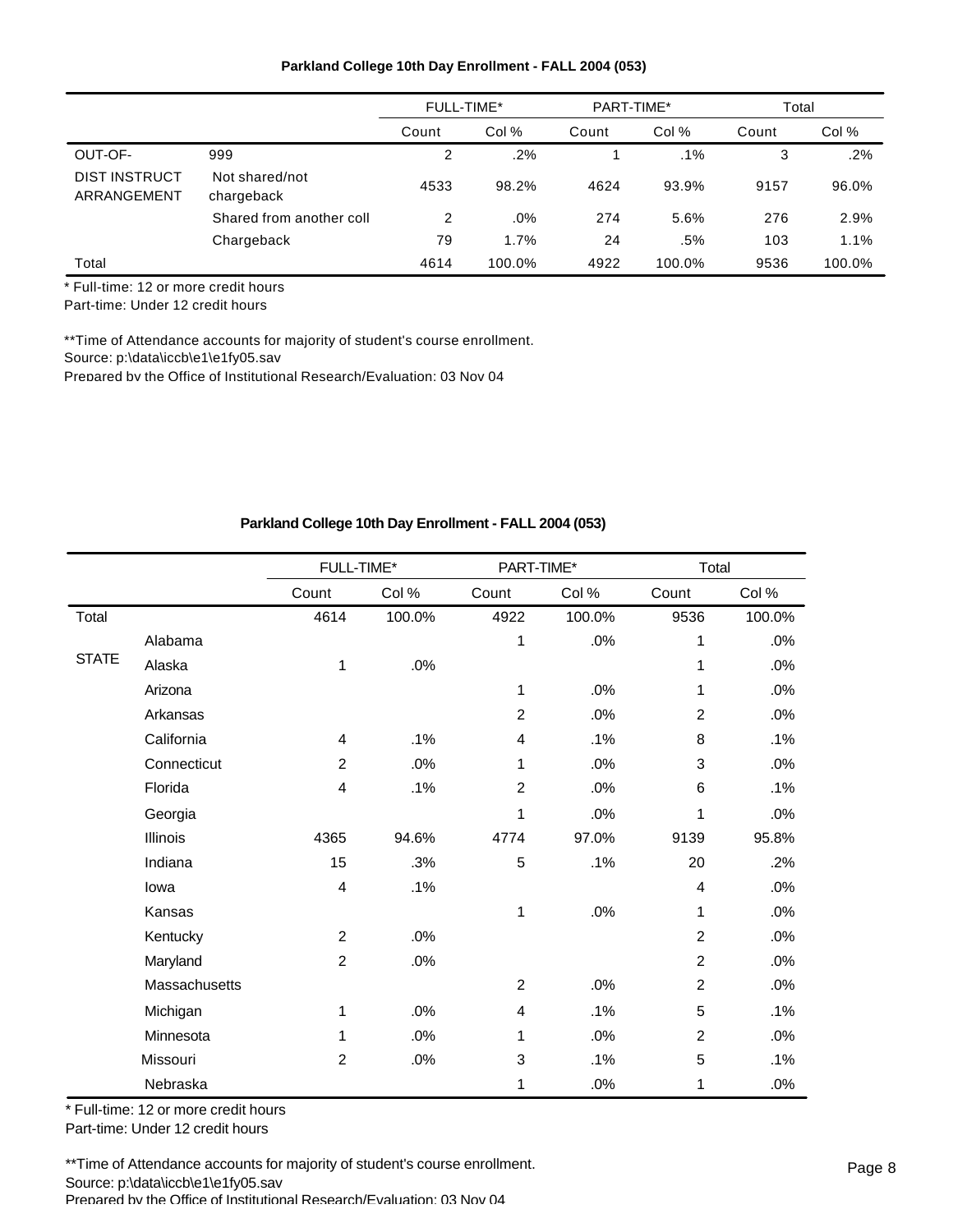|              |                | FULL-TIME*     |        | PART-TIME*       |        |                | Total  |  |
|--------------|----------------|----------------|--------|------------------|--------|----------------|--------|--|
|              |                | Count          | Col %  | Count            | Col %  | Count          | Col %  |  |
|              | Nevada         | 1              | .0%    | 1                | .0%    | $\overline{2}$ | .0%    |  |
| <b>STATE</b> | New Hampshire  | 1              | .0%    |                  |        | 1              | .0%    |  |
|              | New Jersey     |                |        | $\boldsymbol{2}$ | .0%    | $\overline{c}$ | .0%    |  |
|              | New Mexico     | 1              | .0%    |                  |        | 1              | .0%    |  |
|              | New York       | $\overline{c}$ | .0%    | 4                | .1%    | 6              | .1%    |  |
|              | North Carolina |                |        | $\overline{c}$   | .0%    | $\overline{c}$ | .0%    |  |
|              | North Dakota   |                |        | 1                | .0%    | 1              | .0%    |  |
|              | Ohio           |                |        | $\overline{2}$   | .0%    | $\overline{2}$ | .0%    |  |
|              | Oklahoma       | 1              | .0%    | 1                | .0%    | $\overline{2}$ | .0%    |  |
|              | Oregon         | 1              | .0%    |                  |        | 1              | .0%    |  |
|              | Pennsylvania   | $\overline{2}$ | .0%    | 1                | .0%    | 3              | .0%    |  |
|              | Tennessee      | $\overline{2}$ | .0%    | 3                | .1%    | 5              | $.1\%$ |  |
|              | Texas          | 4              | .1%    | 3                | .1%    | 7              | .1%    |  |
|              | Virginia       | $\overline{2}$ | .0%    |                  |        | $\overline{2}$ | .0%    |  |
|              | Wisconsin      | 5              | .1%    |                  |        | 5              | .1%    |  |
|              | Foreign        | 189            | 4.1%   | 99               | 2.0%   | 288            | 3.0%   |  |
| Total        |                | 4614           | 100.0% | 4922             | 100.0% | 9536           | 100.0% |  |

\* Full-time: 12 or more credit hours

Part-time: Under 12 credit hours

\*\*Time of Attendance accounts for majority of student's course enrollment. Source: p:\data\iccb\e1\e1fy05.sav

Prepared by the Office of Institutional Research/Evaluation; 03 Nov 04

# **Parkland College 10th Day Enrollment - FALL 2004 (053)**

|                                |              | <b>FULL-TIME*</b> |        | PART-TIME* |        | Total |        |
|--------------------------------|--------------|-------------------|--------|------------|--------|-------|--------|
|                                |              | Count             | Col %  | Count      | Col %  | Count | Col %  |
| Total                          |              | 4614              | 100.0% | 4922       | 100.0% | 9536  | 100.0% |
| <b>STUDENT</b>                 | <b>B ABK</b> | 4                 | .1%    | 1          | .0%    | 5     | .1%    |
| <b>MAJOR</b><br><b>PROGRAM</b> | <b>B ABL</b> | 27                | .6%    | 13         | .3%    | 40    | .4%    |
|                                | <b>B ABM</b> | 21                | .5%    | 3          | .1%    | 24    | .3%    |
|                                | <b>BABR</b>  | 5                 | $.1\%$ | 1          | .0%    | 6     | .1%    |
|                                | <b>B ABT</b> | 7                 | .2%    | 3          | .1%    | 10    | .1%    |
|                                | <b>B</b> ACC | 67                | 1.5%   | 118        | 2.4%   | 185   | 1.9%   |
|                                | <b>BAGB</b>  | 3                 | $.1\%$ | 1          | .0%    | 4     | .0%    |

\* Full-time: 12 or more credit hours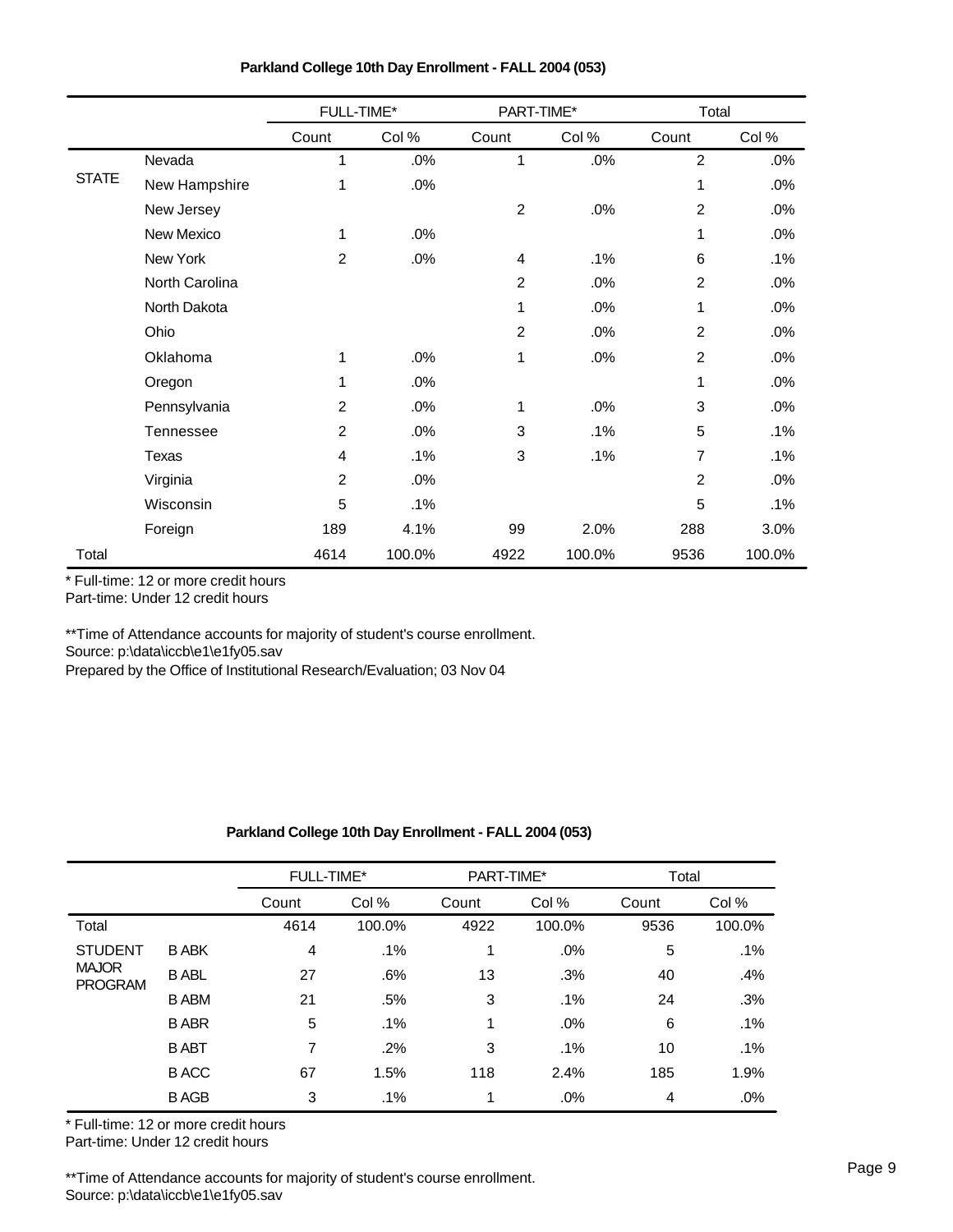|                                |              | FULL-TIME*                |        | PART-TIME*                |        | Total                     |        |
|--------------------------------|--------------|---------------------------|--------|---------------------------|--------|---------------------------|--------|
|                                |              | Count                     | Col %  | Count                     | Col%   | Count                     | Col%   |
| <b>STUDENT</b>                 | <b>BCCP</b>  | $\sqrt{2}$                | .0%    | $\overline{2}$            | .0%    | $\overline{\mathbf{4}}$   | .0%    |
| <b>MAJOR</b><br><b>PROGRAM</b> | <b>B CMS</b> | 1                         | $.0\%$ | 3                         | .1%    | $\overline{\mathbf{4}}$   | $.0\%$ |
|                                | <b>B CPL</b> | 1                         | .0%    | 3                         | .1%    | $\overline{\mathbf{4}}$   | .0%    |
|                                | <b>B CPM</b> |                           |        | $\overline{c}$            | .0%    | $\overline{2}$            | .0%    |
|                                | <b>BCSS</b>  |                           |        | 3                         | .1%    | $\ensuremath{\mathsf{3}}$ | .0%    |
|                                | <b>BECM</b>  | 1                         | .0%    | 1                         | .0%    | $\overline{c}$            | .0%    |
|                                | <b>B EQM</b> | 13                        | .3%    | $\overline{7}$            | .1%    | 20                        | .2%    |
|                                | <b>B</b> GIS |                           |        | $\boldsymbol{2}$          | $.0\%$ | $\boldsymbol{2}$          | .0%    |
|                                | <b>BHIF</b>  | $\ensuremath{\mathsf{3}}$ | .1%    |                           |        | $\mathbf{3}$              | .0%    |
|                                | <b>BHIH</b>  | 13                        | .3%    | 8                         | .2%    | 21                        | .2%    |
|                                | <b>BHIM</b>  |                           |        | 1                         | .0%    | 1                         | .0%    |
|                                | <b>BHIR</b>  | 28                        | .6%    | 10                        | .2%    | 38                        | .4%    |
|                                | <b>BIND</b>  | $\overline{7}$            | .2%    | $\boldsymbol{9}$          | .2%    | 16                        | .2%    |
|                                | <b>BINT</b>  | 1                         | .0%    | $\boldsymbol{2}$          | .0%    | $\mathfrak{B}$            | .0%    |
|                                | <b>BIPR</b>  |                           |        | $\mathbf 1$               | .0%    | 1                         | .0%    |
|                                | <b>BMGT</b>  | 83                        | 1.8%   | 75                        | 1.5%   | 158                       | 1.7%   |
|                                | <b>B MKT</b> | 31                        | .7%    | 16                        | .3%    | 47                        | .5%    |
|                                | <b>BOCA</b>  | 6                         | .1%    | 13                        | .3%    | 19                        | .2%    |
|                                | <b>BOCP</b>  |                           |        | 1                         | .0%    | 1                         | .0%    |
|                                | <b>BOCT</b>  |                           |        | 3                         | .1%    | $\sqrt{3}$                | .0%    |
|                                | C TFC        | 3                         | .1%    |                           |        | $\ensuremath{\mathsf{3}}$ | .0%    |
|                                | C TFL        | 11                        | .2%    | $\boldsymbol{7}$          | .1%    | 18                        | .2%    |
|                                | C TFO        | 1                         | .0%    |                           |        | $\mathbf 1$               | .0%    |
|                                | E ACR        | 38                        | .8%    | 21                        | .4%    | 59                        | .6%    |
|                                | $E$ AFT      | 25                        | .5%    | $\boldsymbol{2}$          | $.0\%$ | 27                        | .3%    |
|                                | E AMT        | $\mathbf 5$               | .1%    | 1                         | .0%    | $\,6$                     | .1%    |
|                                | E AUS        | $\mathbf 1$               | $.0\%$ |                           |        | $\mathbf 1$               | $.0\%$ |
|                                | E AUT        | 50                        | 1.1%   | 22                        | .4%    | 72                        | .8%    |
|                                | E BCR        | $\,6$                     | .1%    | $\boldsymbol{9}$          | .2%    | 15                        | .2%    |
|                                | E BLA        |                           |        | $\mathbf{1}$              | .0%    | $\mathbf{1}$              | .0%    |
|                                | E CDB        | 15                        | .3%    | 5                         | .1%    | 20                        | .2%    |
|                                | E CDM        | 62                        | 1.3%   | 33                        | .7%    | 95                        | 1.0%   |
|                                | E CDS        | $\,6\,$                   | .1%    | $\overline{\mathbf{4}}$   | .1%    | $10$                      | .1%    |
|                                | E CIV        | $\overline{2}$            | $.0\%$ | $\overline{2}$            | $.0\%$ | $\overline{4}$            | $.0\%$ |
|                                | E CMD        | $\mathbf{1}$              | $.0\%$ | $\ensuremath{\mathsf{3}}$ | .1%    | $\overline{4}$            | .0%    |
|                                | E ECJ        | $\ensuremath{\mathsf{3}}$ | .1%    | 46                        | .9%    | 49                        | .5%    |
|                                | E ECS        | 25                        | .5%    | 19                        | .4%    | 44                        | .5%    |
|                                | E ELP        | $\overline{\mathbf{4}}$   | .1%    | $\,$ 5 $\,$               | .1%    | 9                         | .1%    |
|                                | <b>E ELT</b> | $\mathbf{1}$              | $.0\%$ | $\mathbf 1$               | .0%    | $\overline{c}$            | .0%    |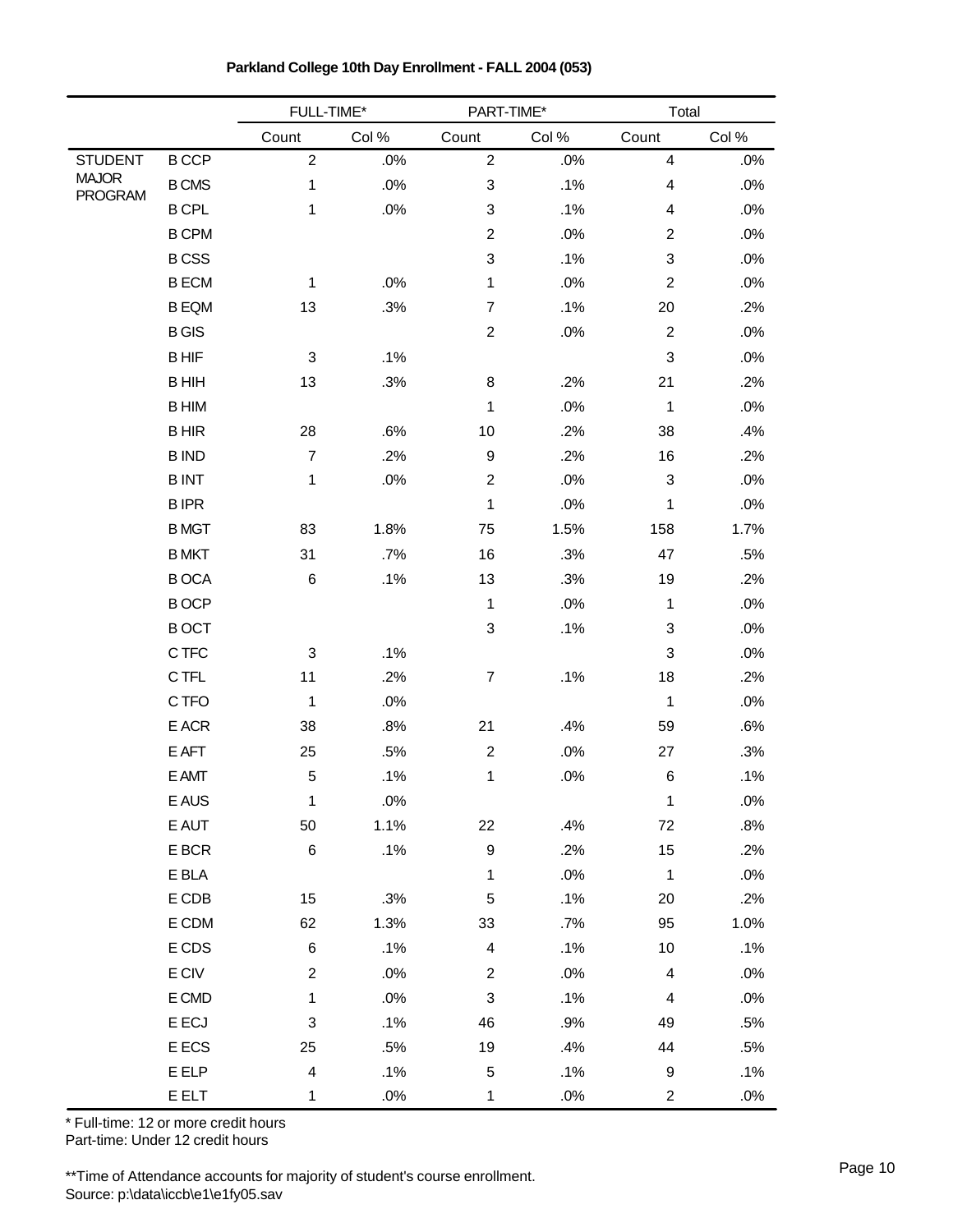|                                |              | FULL-TIME*              |        | PART-TIME*                |       | Total          |       |
|--------------------------------|--------------|-------------------------|--------|---------------------------|-------|----------------|-------|
|                                |              | Count                   | Col %  | Count                     | Col%  | Count          | Col%  |
| <b>STUDENT</b>                 | E ENS        | 121                     | 2.6%   | 40                        | .8%   | 161            | 1.7%  |
| <b>MAJOR</b><br><b>PROGRAM</b> | E MFG        | 16                      | .3%    | 12                        | .2%   | 28             | .3%   |
|                                | E MFT        | $\overline{\mathbf{4}}$ | .1%    | 1                         | .0%   | 5              | .1%   |
|                                | E PDA        |                         |        | 1                         | .0%   | 1              | .0%   |
|                                | E PET        | 31                      | .7%    | 5                         | .1%   | 36             | .4%   |
|                                | F AAD        | 49                      | 1.1%   | 25                        | .5%   | 74             | .8%   |
|                                | F AAE        | 12                      | .3%    | $\mathbf 5$               | .1%   | 17             | .2%   |
|                                | F GDS        | 45                      | 1.0%   | 27                        | .5%   | 72             | .8%   |
|                                | F GDW        | 5                       | .1%    | $\ensuremath{\mathsf{3}}$ | .1%   | 8              | .1%   |
|                                | F MCB        | 25                      | .5%    | $\overline{7}$            | .1%   | 32             | .3%   |
|                                | F MCC        | 9                       | .2%    | 1                         | .0%   | 10             | .1%   |
|                                | F MCD        |                         |        | 1                         | .0%   | 1              | .0%   |
|                                | F MCV        |                         |        | 1                         | .0%   | $\mathbf 1$    | .0%   |
|                                | F MSE        | 16                      | .3%    | 8                         | .2%   | 24             | .3%   |
|                                | F MSP        | 16                      | .3%    | 9                         | .2%   | 25             | .3%   |
|                                | G DHG        | 62                      | 1.3%   | 1                         | .0%   | 63             | .7%   |
|                                | <b>G EMA</b> |                         |        | 3                         | .1%   | $\mathfrak{B}$ | .0%   |
|                                | <b>G EMT</b> | 1                       | .0%    | $\overline{7}$            | .1%   | 8              | .1%   |
|                                | <b>GMAS</b>  | 4                       | .1%    | 11                        | .2%   | 15             | .2%   |
|                                | G MSG        | 4                       | .1%    | 24                        | .5%   | 28             | .3%   |
|                                | <b>GNAS</b>  | 5                       | .1%    | $\boldsymbol{9}$          | .2%   | 14             | .1%   |
|                                | <b>G NUR</b> | 55                      | 1.2%   | 144                       | 2.9%  | 199            | 2.1%  |
|                                | <b>GOTA</b>  | 23                      | .5%    | 13                        | .3%   | 36             | .4%   |
|                                | <b>GRTT</b>  | 10                      | .2%    | 35                        | .7%   | 45             | .5%   |
|                                | <b>G SLP</b> | 1                       | .0%    |                           |       | 1              | .0%   |
|                                | G SUR        | 29                      | .6%    | $\boldsymbol{7}$          | .1%   | 36             | .4%   |
|                                | <b>GVTT</b>  | 54                      | 1.2%   | 12                        | .2%   | 66             | .7%   |
|                                | G XRA        | 8                       | .2%    | 21                        | .4%   | 29             | .3%   |
|                                | H GAA        | 1309                    | 28.4%  | 1477                      | 30.0% | 2786           | 29.2% |
|                                | M CNA        | $\overline{4}$          | .1%    | 6                         | .1%   | 10             | .1%   |
|                                | M VGA        | 1                       | .0%    |                           |       | $\mathbf{1}$   | .0%   |
|                                | M VGP        | 1                       | $.0\%$ | $\ensuremath{\mathsf{3}}$ | .1%   | $\overline{4}$ | .0%   |
|                                | N ASG        | 1104                    | 23.9%  | 420                       | 8.5%  | 1524           | 16.0% |
|                                | <b>OCCUP</b> | 338                     | 7.3%   | 1181                      | 24.0% | 1519           | 15.9% |
|                                | S CDA        | $\mathbf{1}$            | .0%    | $\overline{7}$            | .1%   | 8              | .1%   |
|                                | S CHD        | 34                      | .7%    | 42                        | .9%   | 76             | .8%   |
|                                | S CJS        | 100                     | 2.2%   | 44                        | .9%   | 144            | 1.5%  |
|                                | S FST        | 37                      | .8%    | 16                        | .3%   | 53             | .6%   |
|                                | S HST        | 27                      | .6%    | 38                        | .8%   | 65             | .7%   |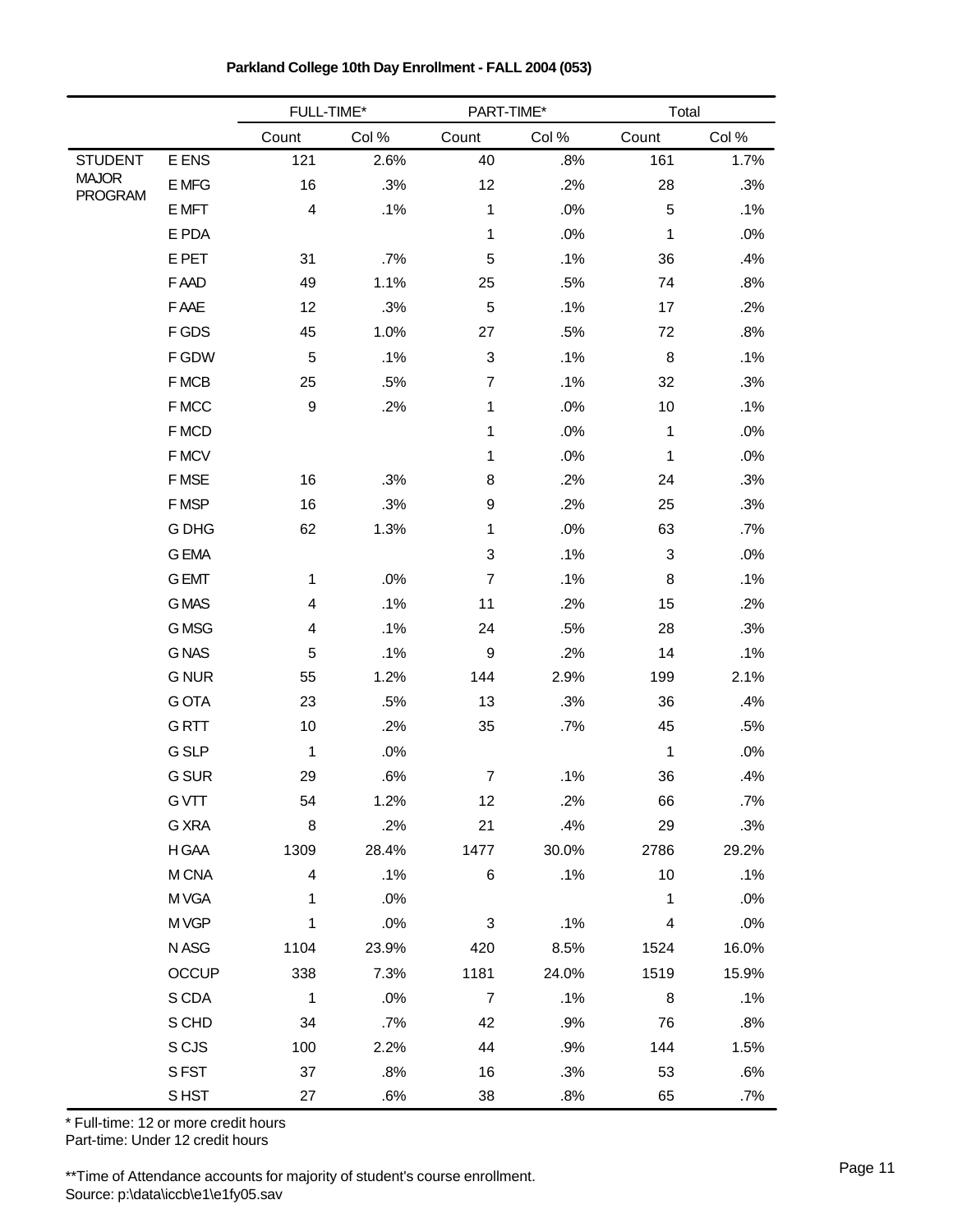|                                |                  | FULL-TIME*              |        | PART-TIME*                |        | Total                     |        |
|--------------------------------|------------------|-------------------------|--------|---------------------------|--------|---------------------------|--------|
|                                |                  | Count                   | Col %  | Count                     | Col %  | Count                     | Col%   |
| <b>STUDENT</b>                 | <b>TCGI</b>      | $\overline{c}$          | .0%    |                           |        | $\overline{2}$            | .0%    |
| <b>MAJOR</b><br><b>PROGRAM</b> | <b>TCIS</b>      | 1                       | .0%    | $\mathbf 5$               | .1%    | 6                         | .1%    |
|                                | T CMS            | 27                      | .6%    | 15                        | .3%    | 42                        | .4%    |
|                                | <b>T CNA</b>     | 51                      | 1.1%   | 30                        | .6%    | 81                        | .8%    |
|                                | T CNP            | 1                       | .0%    |                           |        | 1                         | .0%    |
|                                | <b>T CNT</b>     | 1                       | .0%    | 1                         | .0%    | $\boldsymbol{2}$          | .0%    |
|                                | T CPL            | 28                      | .6%    | 8                         | .2%    | 36                        | .4%    |
|                                | <b>T CPM</b>     | $\overline{c}$          | .0%    | 3                         | .1%    | 5                         | .1%    |
|                                | T CSM            | 1                       | $.0\%$ | 1                         | .0%    | $\overline{2}$            | .0%    |
|                                | <b>TCSS</b>      | $\overline{c}$          | .0%    | 6                         | .1%    | 8                         | .1%    |
|                                | T ECM            |                         |        | 34                        | .7%    | 34                        | .4%    |
|                                | <b>TIPR</b>      | 1                       | .0%    | $\overline{c}$            | .0%    | $\ensuremath{\mathsf{3}}$ | .0%    |
|                                | <b>TLIN</b>      |                         |        | 1                         | .0%    | 1                         | .0%    |
|                                | T MSN            |                         |        | 1                         | .0%    | $\mathbf{1}$              | .0%    |
|                                | T MSO            | 1                       | $.0\%$ | $\overline{c}$            | .0%    | $\ensuremath{\mathsf{3}}$ | .0%    |
|                                | <b>TNET</b>      |                         |        | 3                         | .1%    | $\ensuremath{\mathsf{3}}$ | .0%    |
|                                | T OCA            | 38                      | .8%    | 22                        | .4%    | 60                        | .6%    |
|                                | T OCP            | $\overline{\mathbf{4}}$ | .1%    | 1                         | .0%    | $\mathbf 5$               | .1%    |
|                                | T OCT            | 14                      | .3%    | 5                         | .1%    | 19                        | .2%    |
|                                | T ODB            |                         |        | $\overline{c}$            | .0%    | $\boldsymbol{2}$          | .0%    |
|                                | TOOS             |                         |        | $\ensuremath{\mathsf{3}}$ | .1%    | $\ensuremath{\mathsf{3}}$ | .0%    |
|                                | T VGA            | 29                      | .6%    | 11                        | .2%    | 40                        | .4%    |
|                                | T VGP            | 9                       | .2%    | 3                         | .1%    | 12                        | .1%    |
|                                | <b>TVGW</b>      |                         |        | 1                         | .0%    | 1                         | .0%    |
|                                | <b>TWSA</b>      | $\overline{\mathbf{c}}$ | $.0\%$ | $\overline{c}$            | .0%    | $\overline{\mathbf{4}}$   | .0%    |
|                                | T WSD            | 9                       | .2%    | 1                         | .0%    | 10                        | .1%    |
|                                | <b>TWSM</b>      |                         |        | 4                         | .1%    | 4                         | $.0\%$ |
|                                | T WSP            | 3                       | .1%    | $\ensuremath{\mathsf{3}}$ | .1%    | 6                         | .1%    |
|                                | <b>VOCSK</b>     | 1                       | $.0\%$ | 195                       | 4.0%   | 196                       | 2.1%   |
|                                | Y AB2            |                         |        | 12                        | .2%    | 12                        | .1%    |
|                                | Y AB3            |                         |        | 20                        | .4%    | 20                        | .2%    |
|                                | Y AB4            |                         |        | 44                        | .9%    | 44                        | .5%    |
|                                | Y ABB            |                         |        | 6                         | .1%    | 6                         | .1%    |
|                                | Y ABI            |                         |        | $\ensuremath{\mathsf{3}}$ | .1%    | $\ensuremath{\mathsf{3}}$ | .0%    |
|                                | YAS <sub>5</sub> |                         |        | 20                        | .4%    | 20                        | .2%    |
|                                | YAS6             | $\overline{c}$          | $.0\%$ | 27                        | .5%    | 29                        | .3%    |
|                                | Y ASA            |                         |        | 1                         | .0%    | 1                         | .0%    |
|                                | YEL1             |                         |        | $\boldsymbol{9}$          | .2%    | $\boldsymbol{9}$          | .1%    |
|                                | YEL2             |                         |        | $39\,$                    | $.8\%$ | 39                        | .4%    |

**Parkland College 10th Day Enrollment - FALL 2004 (053)**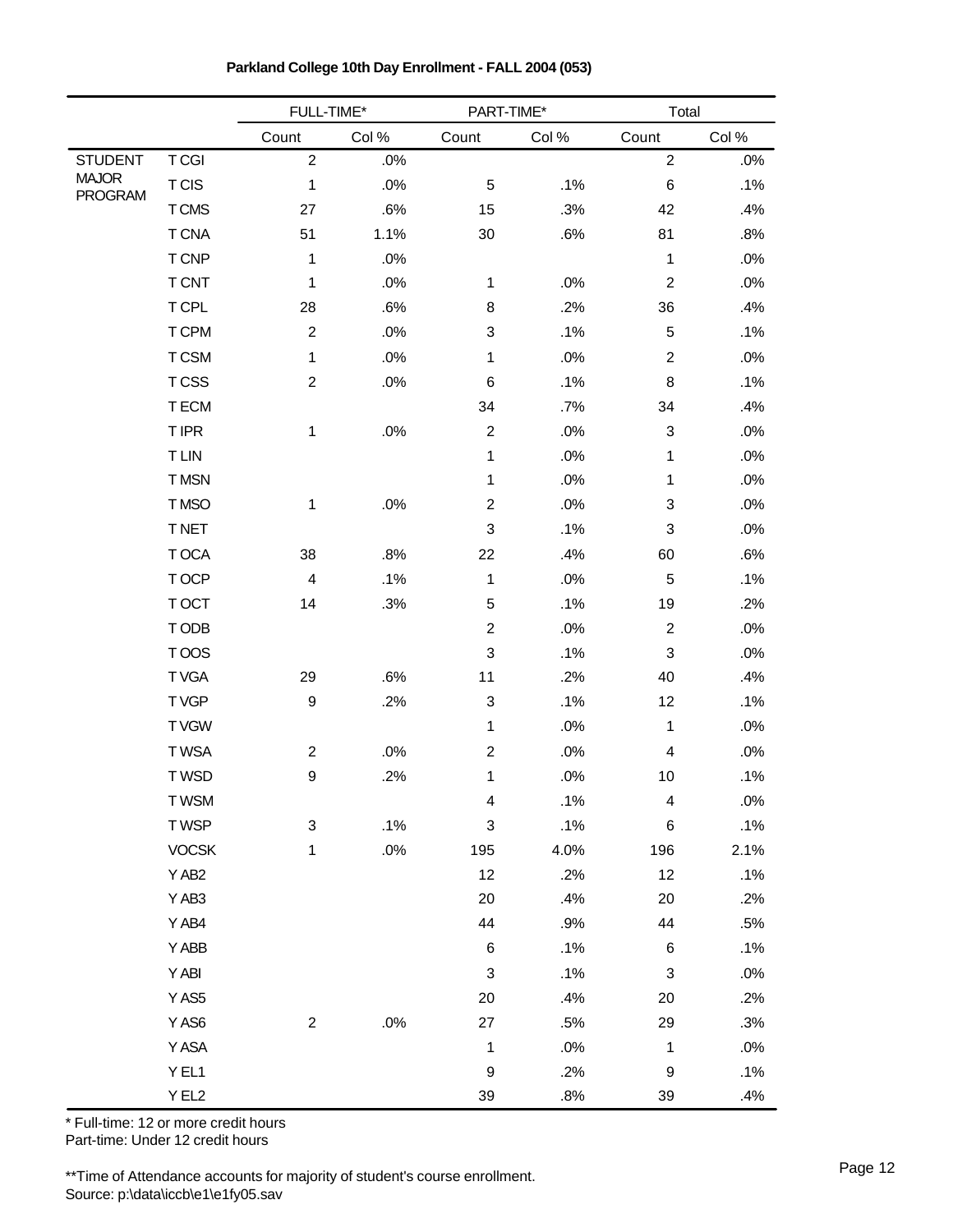|                                |            | FULL-TIME*              |        | PART-TIME* |        | Total                     |        |
|--------------------------------|------------|-------------------------|--------|------------|--------|---------------------------|--------|
|                                |            | Count                   | Col %  | Count      | Col %  | Count                     | Col %  |
| <b>STUDENT</b>                 | Y EL3      |                         |        | 11         | .2%    | 11                        | .1%    |
| <b>MAJOR</b><br><b>PROGRAM</b> | Y EL4      |                         |        | 16         | .3%    | 16                        | .2%    |
|                                | Y EL5      |                         |        | 1          | .0%    | 1                         | .0%    |
|                                | Y EL6      |                         |        | 5          | .1%    | 5                         | .1%    |
|                                | Y GSU      | 241                     | 5.2%   | 193        | 3.9%   | 434                       | 4.6%   |
| <b>DEGREE</b>                  | 0199       | 8                       | .2%    | 25         | .5%    | 33                        | .3%    |
| <b>TYPE</b>                    | 0699       | 8                       | .2%    | 23         | .5%    | 31                        | .3%    |
|                                | 0799       | 22                      | .5%    | 579        | 11.8%  | 601                       | 6.3%   |
|                                | 0899       | $\mathbf{1}$            | .0%    |            |        | $\mathbf{1}$              | .0%    |
|                                | 1099       | 3                       | .1%    | 1          | .0%    | 4                         | .0%    |
|                                | 1599       | $\overline{2}$          | .0%    | 8          | .2%    | 10                        | .1%    |
|                                | 1600       | 1                       | .0%    | 34         | .7%    | 35                        | .4%    |
|                                | 1607       |                         |        | 26         | .5%    | 26                        | .3%    |
|                                | 1614       |                         |        | 116        | 2.4%   | 116                       | 1.2%   |
|                                | 1616       |                         |        | 16         | .3%    | 16                        | .2%    |
|                                | 1617       |                         |        | 3          | .1%    | $\ensuremath{\mathsf{3}}$ | .0%    |
|                                | 1799       | 279                     | 6.0%   | 408        | 8.3%   | 687                       | 7.2%   |
|                                | 2001       | 1                       | .0%    | 30         | .6%    | 31                        | .3%    |
|                                | 2101       | 3                       | .1%    | 14         | .3%    | 17                        | .2%    |
|                                | 4399       | $\overline{\mathbf{c}}$ | .0%    | 3          | .1%    | $\mathbf 5$               | .1%    |
|                                | 4499       | 1                       | .0%    | $\,6$      | .1%    | $\boldsymbol{7}$          | .1%    |
|                                | 4699       | $\overline{\mathbf{c}}$ | .0%    | 22         | .4%    | 24                        | .3%    |
|                                | 4799       | 5                       | .1%    | 41         | .8%    | 46                        | .5%    |
|                                | 4899       | 1                       | .0%    | 21         | .4%    | 22                        | .2%    |
|                                | AA         | 1143                    | 24.8%  | 468        | 9.5%   | 1611                      | 16.9%  |
|                                | AAS        | 1285                    | 27.9%  | 976        | 19.8%  | 2261                      | 23.7%  |
|                                | AES        | 121                     | 2.6%   | 40         | .8%    | 161                       | 1.7%   |
|                                | AFA        | 93                      | 2.0%   | 47         | 1.0%   | 140                       | 1.5%   |
|                                | AGS        | 241                     | 5.2%   | 193        | 3.9%   | 434                       | 4.6%   |
|                                | $AS$       | 1104                    | 23.9%  | 420        | 8.5%   | 1524                      | 16.0%  |
|                                | CE         | 168                     | 3.6%   | 1223       | 24.8%  | 1391                      | 14.6%  |
|                                | <b>CER</b> | 120                     | 2.6%   | 179        | 3.6%   | 299                       | 3.1%   |
| Total                          |            | 4614                    | 100.0% | 4922       | 100.0% | 9536                      | 100.0% |

**Parkland College 10th Day Enrollment - FALL 2004 (053)**

\* Full-time: 12 or more credit hours Part-time: Under 12 credit hours

\*\*Time of Attendance accounts for majority of student's course enrollment. Source: p:\data\iccb\e1\e1fy05.sav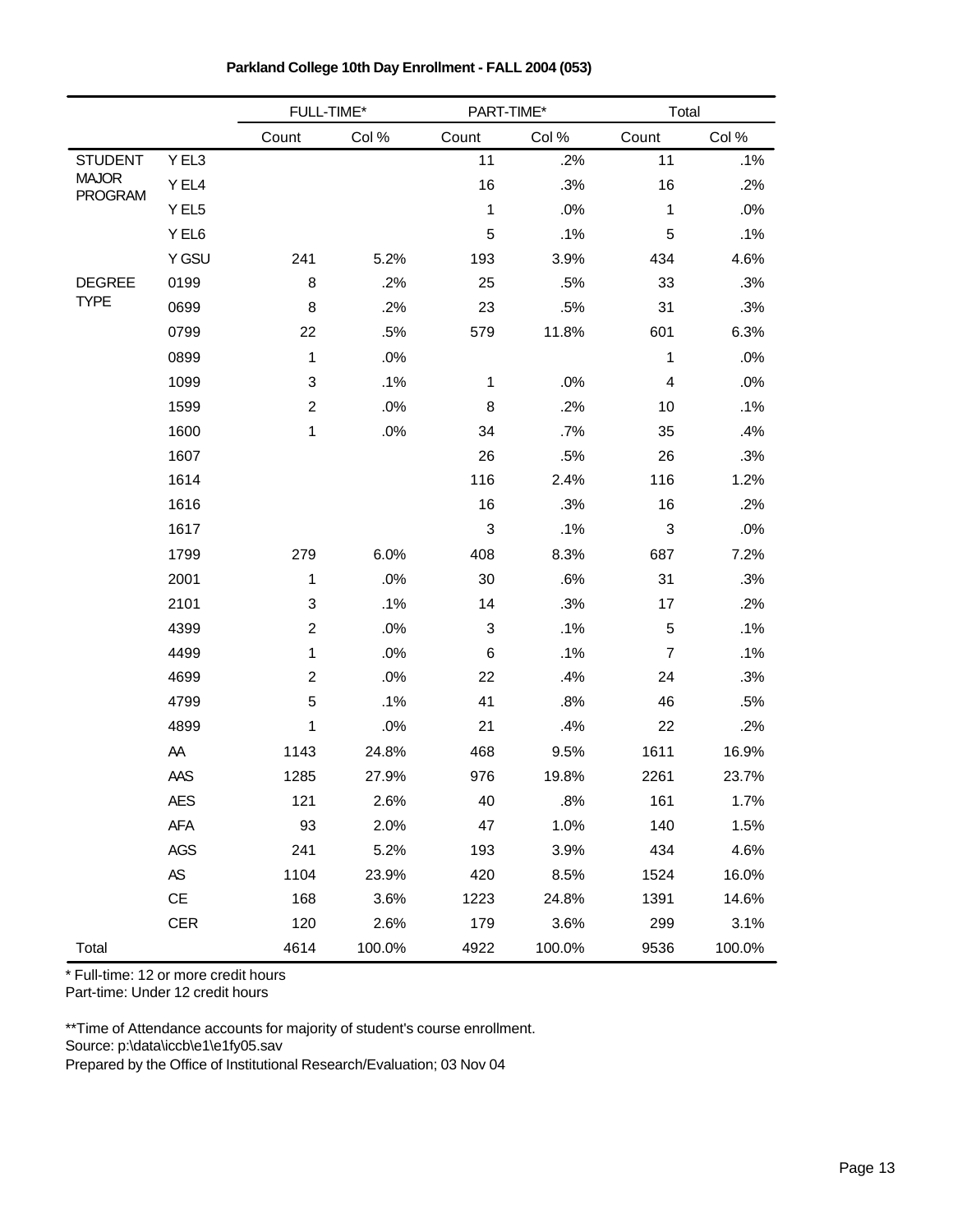| Parkland College 10th Day Enrollment - FALL 2004 (053) |  |  |
|--------------------------------------------------------|--|--|
|--------------------------------------------------------|--|--|

|                    |                                                 | FULL-TIME*     |        | PART-TIME*              |        | Total |        |
|--------------------|-------------------------------------------------|----------------|--------|-------------------------|--------|-------|--------|
|                    |                                                 | Count          | Col %  | Count                   | Col %  | Count | Col%   |
| Total              |                                                 | 573            | 100.0% | 527                     | 100.0% | 1100  | 100.0% |
| <b>INSTITUTION</b> | Unknown Institution                             | 6              | 1.0%   | $\mathbf{3}$            | .6%    | 9     | .8%    |
| <b>NAME</b>        | <b>Aurora University</b>                        | 1              | .2%    |                         |        | 1     | .1%    |
|                    | <b>Belleville Area College</b>                  | 1              | .2%    | 1                       | .2%    | 2     | .2%    |
|                    | <b>Black Hawk College-East</b>                  | 1              | .2%    |                         |        | 1     | .1%    |
|                    | <b>Black Hawk</b><br><b>College-Quad Cities</b> | 3              | .5%    | $\sqrt{2}$              | .4%    | 5     | .5%    |
|                    | <b>Blackburn College</b>                        | 1              | .2%    |                         |        | 1     | .1%    |
|                    | <b>Bradley University</b>                       |                |        | $\overline{\mathbf{4}}$ | .8%    | 4     | .4%    |
|                    | Carl Sandburg College                           | $\overline{2}$ | .3%    | 1                       | .2%    | 3     | .3%    |
|                    | <b>Chicago State University</b>                 | 3              | .5%    |                         |        | 3     | .3%    |
|                    | City Colleges of Chicago                        | 1              | .2%    |                         |        | 1     | .1%    |
|                    | College of DuPage                               | 8              | 1.4%   | $\sqrt{2}$              | .4%    | 10    | .9%    |
|                    | College of Lake County                          | 6              | 1.0%   | $\mathbf{3}$            | .6%    | 9     | .8%    |
|                    | College of St. Francis                          |                |        | 3                       | .6%    | 3     | .3%    |
|                    | Columbia College                                |                |        | 1                       | .2%    | 1     | .1%    |
|                    | Concordia College                               | 1              | .2%    |                         |        | 1     | .1%    |
|                    | Danville Area Comm.<br>College                  | 14             | 2.4%   | 19                      | 3.6%   | 33    | 3.0%   |
|                    | <b>DePaul University</b>                        | 1              | .2%    |                         |        | 1     | .1%    |
|                    | DeVry Institute of<br>Technology - Chicago      | 1              | .2%    |                         |        | 1     | .1%    |
|                    | East-West University                            | 1              | .2%    |                         |        | 1     | .1%    |
|                    | <b>Eastern Illinois University</b>              | 11             | 1.9%   | 10                      | 1.9%   | 21    | 1.9%   |
|                    | <b>Elgin Community College</b>                  | 3              | .5%    | 1                       | .2%    | 4     | .4%    |
|                    | Eureka College                                  | 1              | .2%    | $\boldsymbol{2}$        | .4%    | 3     | .3%    |
|                    | <b>Governors State</b>                          |                |        | 2                       | .4%    | 2     | .2%    |
|                    | Greenville College                              |                |        | 2                       | .4%    | 2     | .2%    |
|                    | Harold Washington<br>College (Loop College)     | 6              | 1.0%   |                         |        | 6     | .5%    |
|                    | Harry S Truman College                          | 1              | .2%    |                         |        | 1     | .1%    |
|                    | <b>Highland Community</b><br>College            | 3              | .5%    |                         |        | 3     | .3%    |
|                    | <b>Illinois Benedictine</b><br>College          | 1              | .2%    |                         |        | 1     | .1%    |
|                    | Illinois Central College                        | 13             | 2.3%   | 5                       | .9%    | 18    | 1.6%   |
|                    | <b>Illinois College</b>                         | $\overline{2}$ | .3%    | 1                       | .2%    | 3     | .3%    |
|                    | Illinois Eastern Comm.<br>Colleges              | $\overline{7}$ | 1.2%   | 4                       | .8%    | 11    | 1.0%   |
|                    | Illinois Inst. of Technology                    | 1              | .2%    |                         |        | 1     | .1%    |
|                    | <b>Illinois State University</b>                | 14             | 2.4%   | 11                      | 2.1%   | 25    | 2.3%   |

Part-time: Under 12 credit hours

\*\*Time of Attendance accounts for majority of student's course enrollment. Source: p:\data\iccb\e1\e1fy05.sav

Source: p:\data\iccb\e1\e1fy05.sav<br>Prepared by the Office of Institutional Research/Evaluation; 03 Nov 04 Prepared by the Office of Institutional Research/Evaluation; 03 Nov 04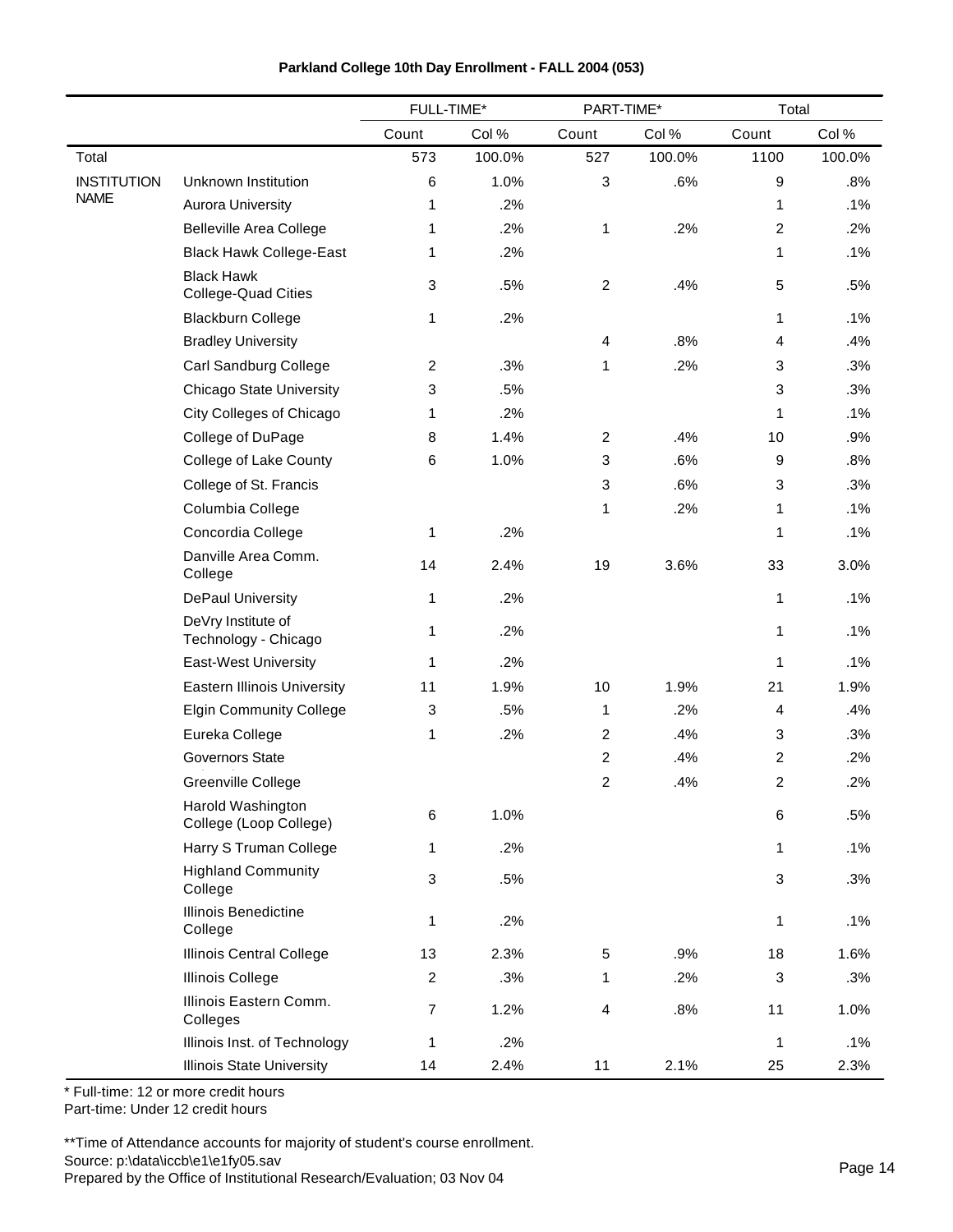|                                   |                                       | FULL-TIME*     |       | PART-TIME*     |       | Total          |        |
|-----------------------------------|---------------------------------------|----------------|-------|----------------|-------|----------------|--------|
|                                   |                                       | Count          | Col % | Count          | Col % | Count          | Col %  |
| <b>INSTITUTION</b><br><b>NAME</b> | Illinois Valley Comm.<br>College      | $\mathfrak{S}$ | .5%   |                |       | $\mathbf{3}$   | .3%    |
|                                   | Illinois Wesleyan<br>University       | 1              | .2%   | 3              | .6%   | 4              | .4%    |
|                                   | John A. Logan College                 | 1              | .2%   |                |       | $\mathbf{1}$   | .1%    |
|                                   | John Wood Community<br>College        | $\overline{c}$ | .3%   | 1              | .2%   | 3              | .3%    |
|                                   | Joliet Junior College                 | $\sqrt{2}$     | .3%   | $\mathbf{3}$   | .6%   | $\,$ 5 $\,$    | .5%    |
|                                   | Kankakee Community<br>College         | 11             | 1.9%  | $\overline{4}$ | .8%   | 15             | 1.4%   |
|                                   | Kaskaskia College                     | 3              | .5%   | 1              | .2%   | 4              | .4%    |
|                                   | Kennedy-King College                  | 1              | .2%   |                |       | 1              | .1%    |
|                                   | Kishwaukee College                    | 5              | .9%   |                |       | 5              | .5%    |
|                                   | Knox College                          |                |       | 1              | .2%   | 1              | .1%    |
|                                   | Lake Land College                     | 13             | 2.3%  | 22             | 4.2%  | 35             | 3.2%   |
|                                   | Lewis & Clark Community<br>College    |                |       | 1              | .2%   | 1              | .1%    |
|                                   | <b>Lewis University</b>               | 1              | .2%   |                |       | 1              | .1%    |
|                                   | Lincoln College                       | 6              | 1.0%  | 1              | .2%   | 7              | .6%    |
|                                   | Lincoln Land Comm.<br>College         | 15             | 2.6%  | $\overline{7}$ | 1.3%  | 22             | 2.0%   |
|                                   | MacMurray College                     | $\overline{2}$ | .3%   | 1              | .2%   | 3              | .3%    |
|                                   | <b>McHenry County College</b>         | 1              | .2%   | 1              | .2%   | $\overline{2}$ | .2%    |
|                                   | <b>Millikin University</b>            | $\overline{4}$ | .7%   | $\overline{2}$ | .4%   | 6              | .5%    |
|                                   | Monmouth College                      | 1              | .2%   |                |       | 1              | .1%    |
|                                   | Moraine Valley Comm.<br>College       | 6              | 1.0%  | $\overline{c}$ | .4%   | 8              | .7%    |
|                                   | <b>National College</b><br>Education  | 1              | .2%   |                |       | 1              | $.1\%$ |
|                                   | North Park Coll. & Theol.<br>Seminary | 1              | .2%   |                |       | 1              | .1%    |
|                                   | Northeastern Illinois<br>University   | 1              | .2%   |                |       | 1              | .1%    |
|                                   | Northern Illinois University          | 6              | 1.0%  | 1              | .2%   | $\overline{7}$ | .6%    |
|                                   | Northwestern University               |                |       | $\overline{2}$ | .4%   | $\overline{2}$ | .2%    |
|                                   | Oakton Community<br>College           | 5              | .9%   | 4              | .8%   | 9              | .8%    |
|                                   | Olive-Harvey College                  | 3              | .5%   |                |       | $\mathbf{3}$   | .3%    |
|                                   | Olivet Nazarene College               |                |       | 1              | .2%   | 1              | .1%    |
|                                   | <b>Olney Central College</b>          |                |       | 1              | .2%   | $\mathbf{1}$   | .1%    |
|                                   | Prairie State College                 | 7              | 1.2%  | 1              | .2%   | 8              | $.7\%$ |
|                                   | Rend Lake College                     | 1              | .2%   |                |       | 1              | .1%    |
|                                   | Richard J. Daley College              | 5              | .9%   | 1              | .2%   | 6              | .5%    |

\* Full-time: 12 or more credit hours Part-time: Under 12 credit hours

\*\*Time of Attendance accounts for majority of student's course enrollment. Source: p:\data\iccb\e1\e1fy05.sav Prepared by the Office of Institutional Research/Evaluation; 03 Nov 04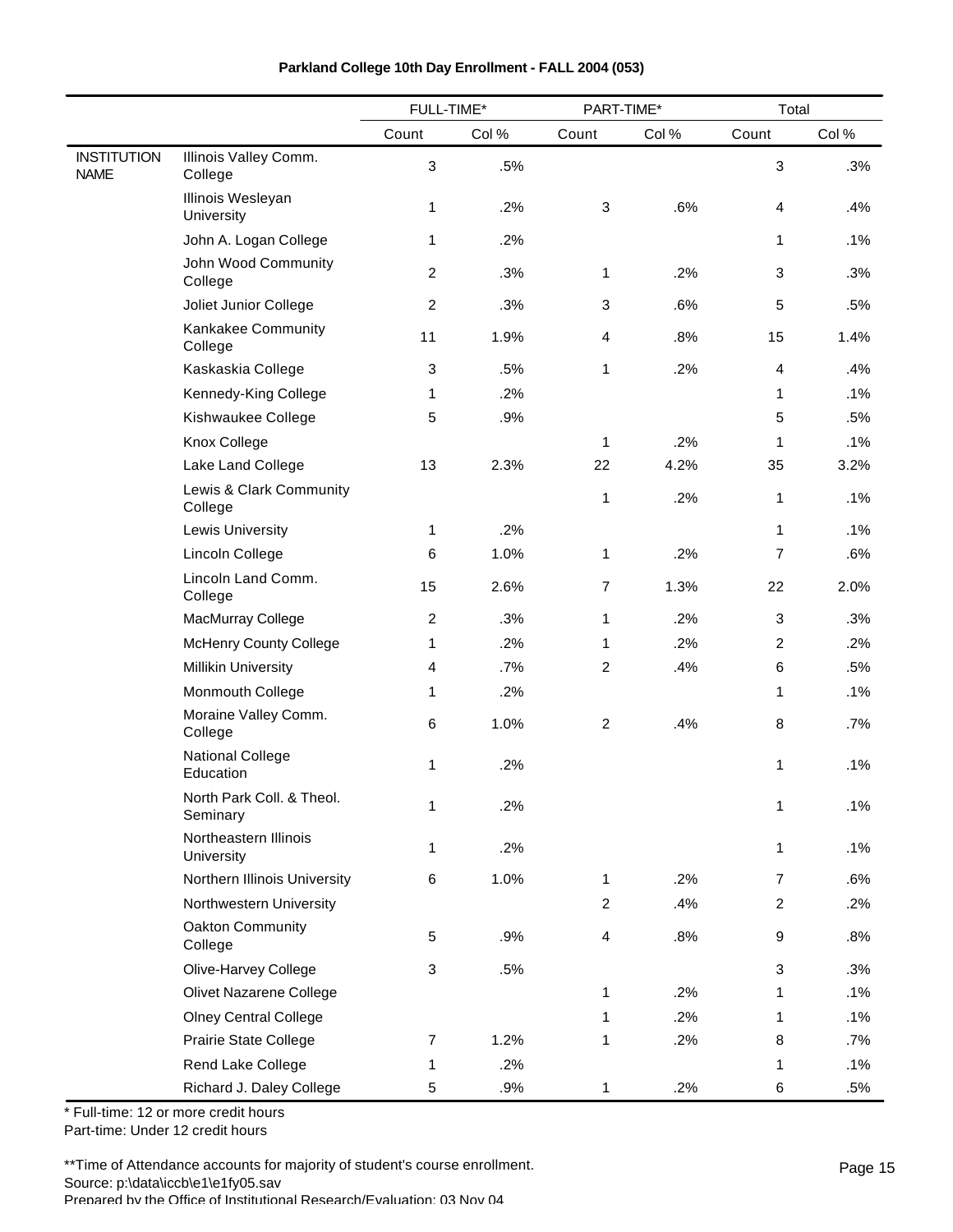|                                   |                                                                 | FULL-TIME*       |       | PART-TIME*     |       | Total                   |        |
|-----------------------------------|-----------------------------------------------------------------|------------------|-------|----------------|-------|-------------------------|--------|
|                                   |                                                                 | Count            | Col%  | Count          | Col % | Count                   | Col %  |
| <b>INSTITUTION</b><br><b>NAME</b> | <b>Richland Community</b><br>College                            | 15               | 2.6%  | $\overline{7}$ | 1.3%  | 22                      | 2.0%   |
|                                   | <b>Robert Morris College</b>                                    | 1                | .2%   |                |       | 1                       | .1%    |
|                                   | Rock Valley College                                             | 4                | .7%   | 6              | 1.1%  | 10                      | .9%    |
|                                   | Rosary College                                                  |                  |       | 1              | .2%   | 1                       | .1%    |
|                                   | Sauk Valley Community<br>College                                | 1                | .2%   |                |       | 1                       | .1%    |
|                                   | School of the Art Institute<br>of Chi                           |                  |       | 1              | .2%   | 1                       | .1%    |
|                                   | <b>Shawnee Community</b><br>College                             |                  |       | 1              | .2%   | 1                       | .1%    |
|                                   | SIU Carbondale                                                  | 13               | 2.3%  | 15             | 2.8%  | 28                      | 2.5%   |
|                                   | SIU Edwardsville                                                | 6                | 1.0%  | 3              | .6%   | 9                       | .8%    |
|                                   | South Suburban College<br>of Cook County (Thornton<br>Community | 4                | .7%   | $\overline{2}$ | .4%   | 6                       | .5%    |
|                                   | Southeastern Illinois<br>College                                | 1                | .2%   |                |       | 1                       | $.1\%$ |
|                                   | Spoon River College                                             | 1                | .2%   |                |       | 1                       | .1%    |
|                                   | Springfield College in<br>Illinois                              | 1                | .2%   |                |       | 1                       | .1%    |
|                                   | <b>Triton College</b>                                           | $\overline{c}$   | .3%   | $\overline{2}$ | .4%   | 4                       | .4%    |
|                                   | U of I - Chicago                                                | 3                | .5%   | 3              | .6%   | 6                       | .5%    |
|                                   | U of I - Springfield<br>(Sangamon State<br>University)          | 1                | .2%   | 1              | .2%   | $\overline{c}$          | .2%    |
|                                   | U of I - Urbana                                                 | 81               | 14.1% | 148            | 28.1% | 229                     | 20.8%  |
|                                   | University of Chicago                                           |                  |       | 1              | .2%   | 1                       | .1%    |
|                                   | <b>Waubonsee Community</b><br>College                           | $\overline{c}$   | .3%   | 3              | .6%   | 5                       | .5%    |
|                                   | <b>Western Illinois University</b>                              | 2                | .3%   | $\overline{c}$ | .4%   | $\overline{\mathbf{4}}$ | .4%    |
|                                   | Wilbur Wright College                                           | 3                | .5%   | 1              | .2%   | $\overline{\mathbf{4}}$ | .4%    |
|                                   | William Rainey Harper<br>College                                | $\boldsymbol{7}$ | 1.2%  | $\mathbf 5$    | .9%   | 12                      | 1.1%   |
|                                   | <b>Transfer Student-Missing</b><br>Previous Institution         | 26               | 4.5%  | 57             | 10.8% | 83                      | 7.5%   |
|                                   | Out of State Institution                                        | 177              | 30.9% | 130            | 24.7% | 307                     | 27.9%  |

\* Full-time: 12 or more credit hours

Part-time: Under 12 credit hours

 $\overline{a}$ 

\*\*Time of Attendance accounts for majority of student's course enrollment.

Source: p:\data\iccb\e1\e1fy05.sav